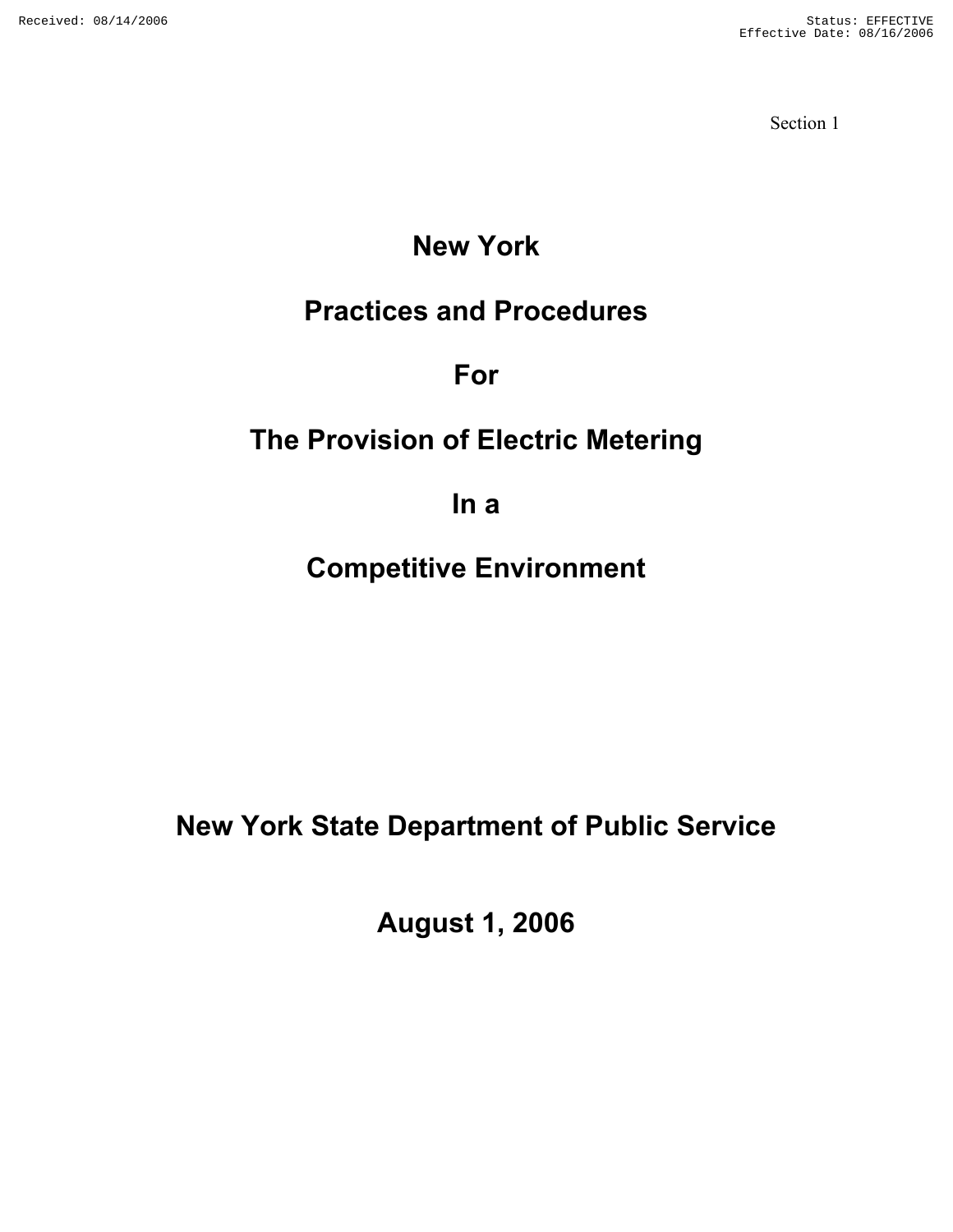| <b>B.</b>                                                                  |  |  |  |  |  |  |
|----------------------------------------------------------------------------|--|--|--|--|--|--|
| $\mathcal{C}$                                                              |  |  |  |  |  |  |
| CHAPTER II - STANDARDS AND COMPLIANCE REQUIREMENTS FOR NON-UTILITY MSP AND |  |  |  |  |  |  |
|                                                                            |  |  |  |  |  |  |
| А.                                                                         |  |  |  |  |  |  |
| <b>B.</b>                                                                  |  |  |  |  |  |  |
|                                                                            |  |  |  |  |  |  |
| А.                                                                         |  |  |  |  |  |  |
| <b>B.</b>                                                                  |  |  |  |  |  |  |
| C.                                                                         |  |  |  |  |  |  |
| D.                                                                         |  |  |  |  |  |  |
| E.                                                                         |  |  |  |  |  |  |
| F.                                                                         |  |  |  |  |  |  |
| G.                                                                         |  |  |  |  |  |  |
| Н.                                                                         |  |  |  |  |  |  |
| I.                                                                         |  |  |  |  |  |  |
| J.                                                                         |  |  |  |  |  |  |
| K.                                                                         |  |  |  |  |  |  |
| L.                                                                         |  |  |  |  |  |  |
|                                                                            |  |  |  |  |  |  |
| Α.                                                                         |  |  |  |  |  |  |
| <b>B.</b>                                                                  |  |  |  |  |  |  |
| C.                                                                         |  |  |  |  |  |  |
| D.                                                                         |  |  |  |  |  |  |
|                                                                            |  |  |  |  |  |  |
| А.                                                                         |  |  |  |  |  |  |
| <b>B.</b>                                                                  |  |  |  |  |  |  |
|                                                                            |  |  |  |  |  |  |
| А.                                                                         |  |  |  |  |  |  |
| <b>B.</b>                                                                  |  |  |  |  |  |  |
| C.                                                                         |  |  |  |  |  |  |
|                                                                            |  |  |  |  |  |  |
| $A_{\cdot}$                                                                |  |  |  |  |  |  |
| <b>B.</b>                                                                  |  |  |  |  |  |  |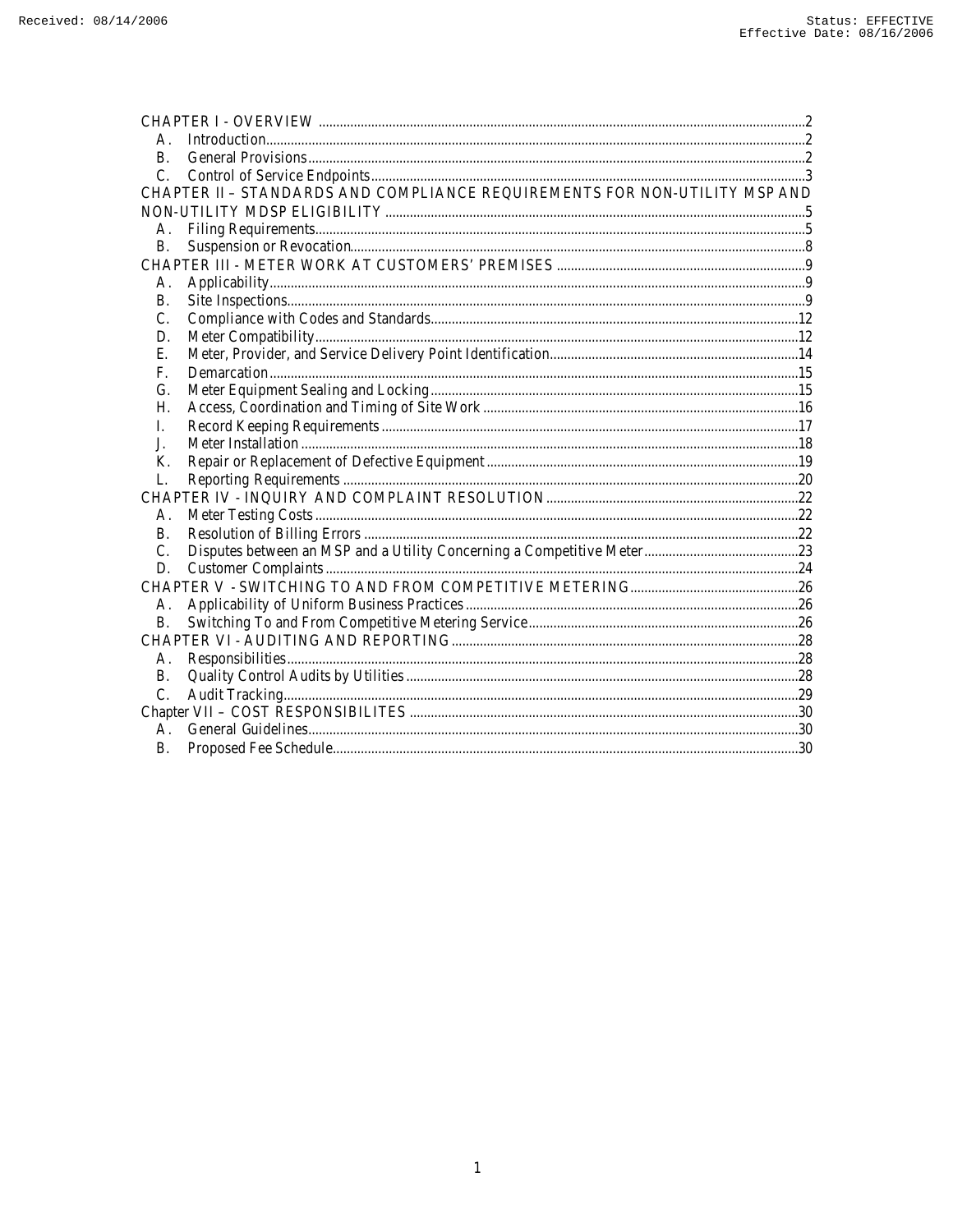# **CHAPTER I - OVERVIEW**

#### **A. Introduction**

This practices and procedures document has been prepared to foster a competitive environment for electric metering by setting forth the rules for the market. These practices and procedures are established pursuant to an Order of the New York State Public Service Commission (Commission or PSC) in Case 94–E-0952, issued and effective June 16, 1999, which determined that electric metering shall be furnished competitively to large customers.

The Commission's Order directed Staff to recommend appropriate standards and practices, with technical input from the parties through a continuing working group. The practices and procedures set forth in this manual are intended to implement the competitive metering model adopted by the Commission and the following clarifications agreed to by the Commission at its July 16, 2000 Session:

- 1. Competitive metering and meter data services can be offered to customers independent of whether customers procure commodity service from nonutility entities.
- 2. Customers eligible for competitive metering may contract directly with meter service providers (MSPs) or meter data service providers (MDSPs) procure metering services;
- 3. A Direct Customer may not act as its own MSP or MDSP; and
- 4. The option of meter ownership is continued for large time-of-use customers according to the provisions of Opinion No. 97-13.

#### **B. General Provisions**

- 1. Physical metering and metering services, consisting of the installation, maintenance, testing and removal of meters and related equipment is opened to competition by MSPs.
- 2. Meter data services, consisting of meter reading, meter data translation, and customer association, validation, editing and estimation (CAVEE) are also opened to competition. These services will be provided, either individually or in combination, by MDSPs.
- 3. The responsibility for meter services and meter data services will reside with either the customer's MSP/MDSP or utility.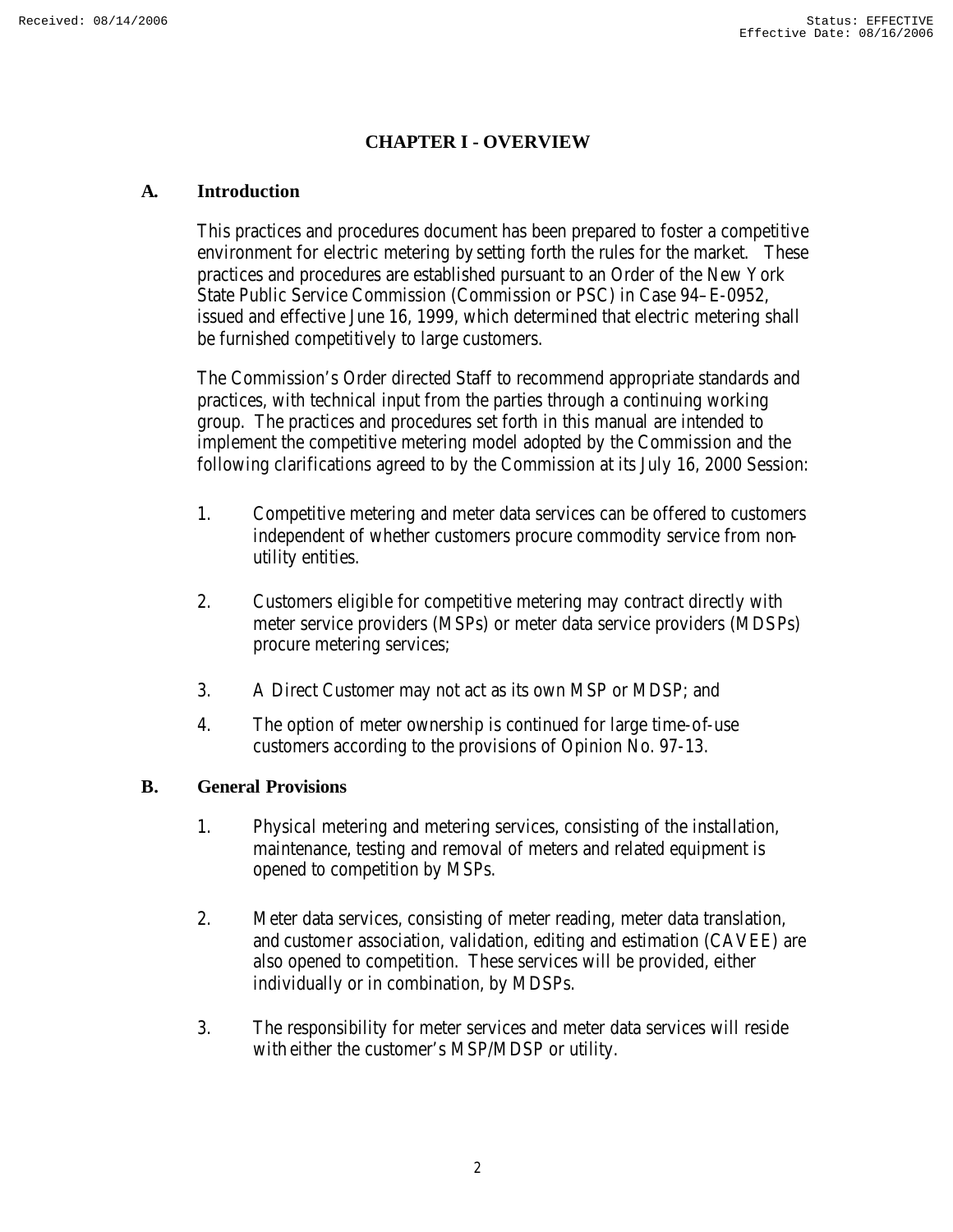- 4. The utility shall be the provider of last resort (POLR) for metering and meter data services.
- 5. Utilities, MSPs and MDSPs are required to adhere to applicable procedures, performance standards and regulations relative to the provision of metering services. Such requirements are contained within this document, 16 NYCRR and utility tariffs.
- 6. Customers with demands of 50 kW or greater for two (2) consecutive months during the most recent twelve (12) consecutive months may obtain competitively-provided billing meters and associated metering and meter data services.
- 7. Meter removals for the purpose of intentionally disconnecting electric service for any reason may only be performed by the utility.
- 8. Customers may obtain competitive meter services, in whole or in part, from a competitive provider. The competitive meter services are: (1) meter ownership; (2) meter installation, maintenance, and testing; and (3) three primary meter data services -- meter reading, meter data translation, and customer association, validation, editing and estimation (CAVEE).
- 9. Staff will monitor the provision of metering services regardless of the entity providing such services.
- 10. Notwithstanding any other Commission rules or orders to the contrary, the rights, duties and obligations of the utility concerning meter reading, estimated bills, and backbilling found in 16 NYCRR Part 13 shall not apply customers who utilize a competitive meter provider.
- 11. Until the implementation of electronic data interchange (EDI) in New York, the parties are responsible for developing mutually agreeable mechanisms for transmitting data.

# **C. Control of Service Endpoints**

- 1. Utilities are responsible for certain functions related to monitoring and controlling the service end points in their distribution system including: keeping records of installed meters and owners of all meters attached to service end points, coordination of the identification, sealing and locking of meters by competitive providers, tracking of competitive meter installations and replacements, and audits of metering sites and meter maintenance work performed by MSPs as directed by Staff.
- 2. Nothing shall limit the rights and duties of the utility to enter, at all reasonable times, any building or other location supplied with service by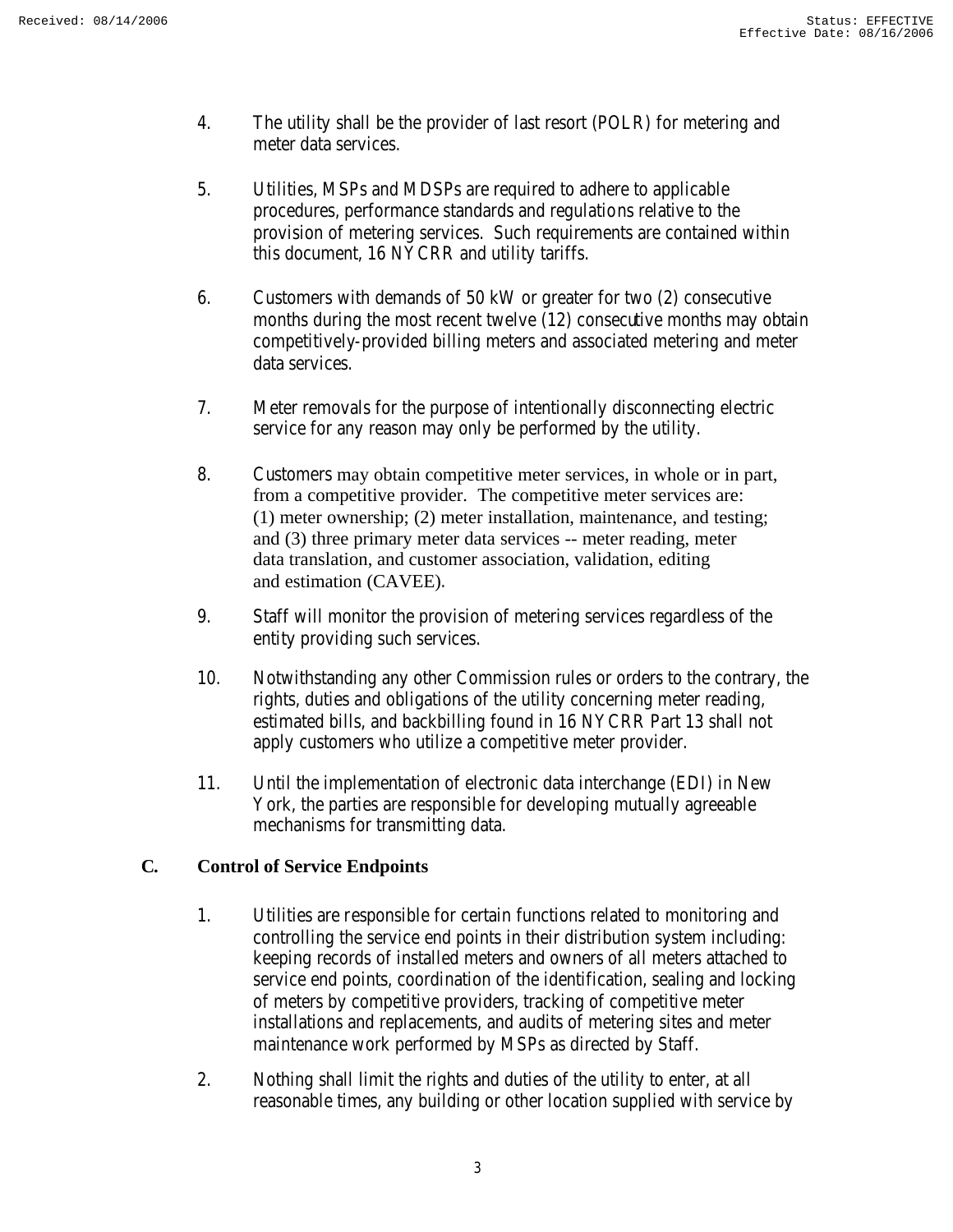the utility for the inspection and examination of meters, pipes, fittings, wires and works for supplying or regulating the supply of electricity and of ascertaining the quantity of electricity supplied, as set forth in 16 NYCRR Part 13.14.

- (a) At its own cost, the utility may inspect service endpoints and metering installations at all customer locations in its service territory, regardless of meter ownership.
- (b) Utilities will continue to have access to meter equipment at customer's premises for the purpose of maintaining the distribution system, responding to customer calls related to interruptions of electric service, and termination of a customer's service for nonpayment.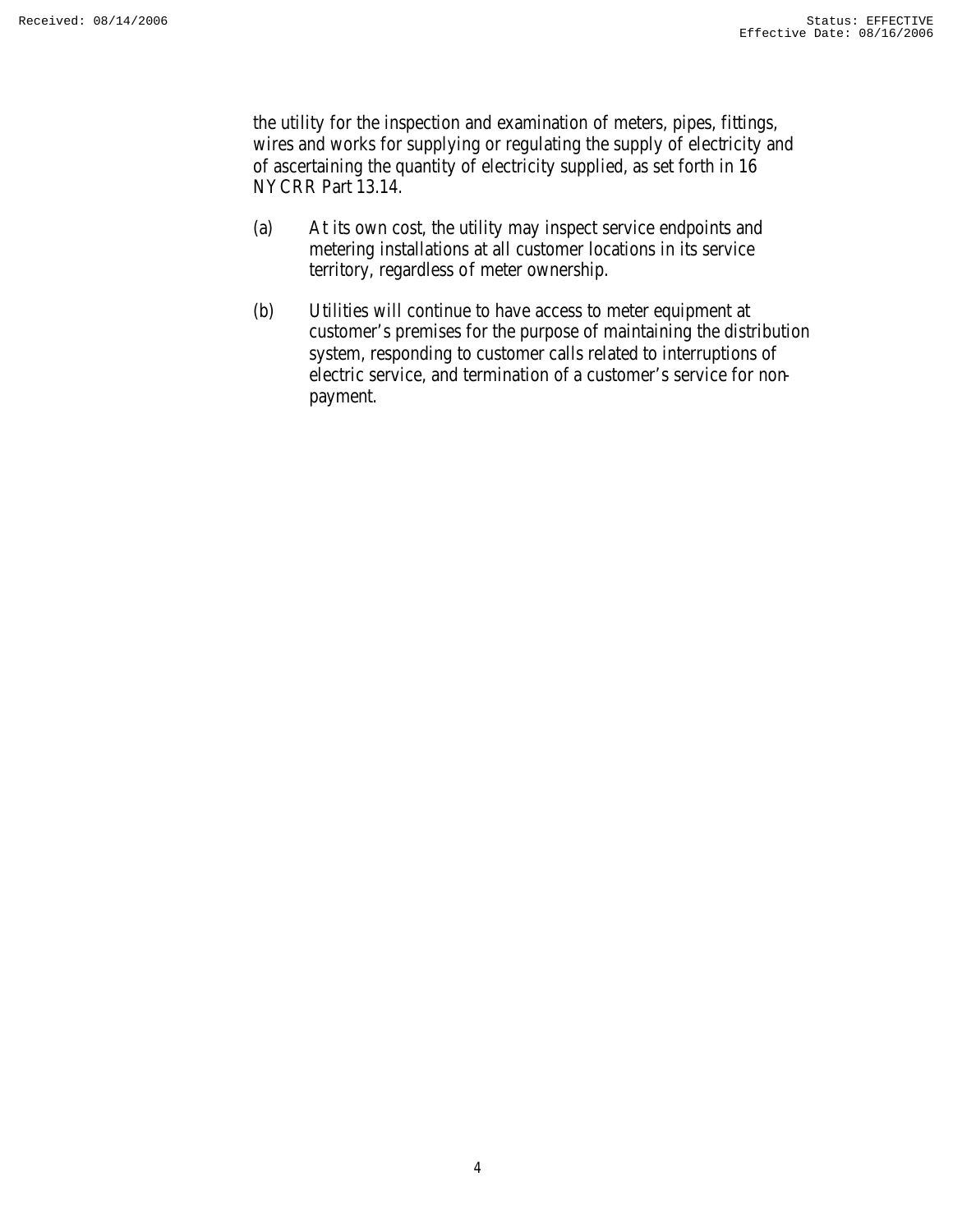#### **CHAPTER II – STANDARDS AND COMPLIANCE REQUIREMENTS FOR NON-UTILITY MSP AND NON-UTILITY MDSP ELIGIBILITY**

# **A. Filing Requirements**

# **1. Written Application**

MSPs and MDSPs are required to file a written application to the DPS requesting eligibility to provide meter and meter data services in New York. If an entity chooses to perform multiple functions, it may seek eligibility from the DPS for multiple functions through one application.

#### **2. Information Required**

The application shall include the applicable information, as defined by the PSC, required to be provided in an ESCO application for eligibility, and in addition shall include the following information:

- (a) A listing of the utilities in whose service territories the MSP/MDSP intends to provide metering services;
- (b) a listing of services to be provided;
	- (i) for MSPs, a listing of the varying voltage levels and types of metering services it intends to provide, including compensated metering, VAR and VA metering, transformer rated metering, on site totalization, and recording of profile, where applicable, and an attestation that the MSP's employees are capable of performing such metering services;
	- (ii) for MDSPs, a listing of the specific meter data services the MDSP intends to provide, including meter reading, meter data translation, and/or CAVEE, and an attestation that the MDSP's employees are capable of performing such meter data services;
- (c) attestation as to the MSP's/MDSP's commitment to maintain ongoing training to ensure continued employee competence;
- (d) a description of the provider's facilities including,
	- (i) for MSP's, a description of the MSP's program for testing of meter devices, including attestation that the MSP's meter test program complies with the requirements set forth in 16 NYCRR Part 92, and the location of the test facilities that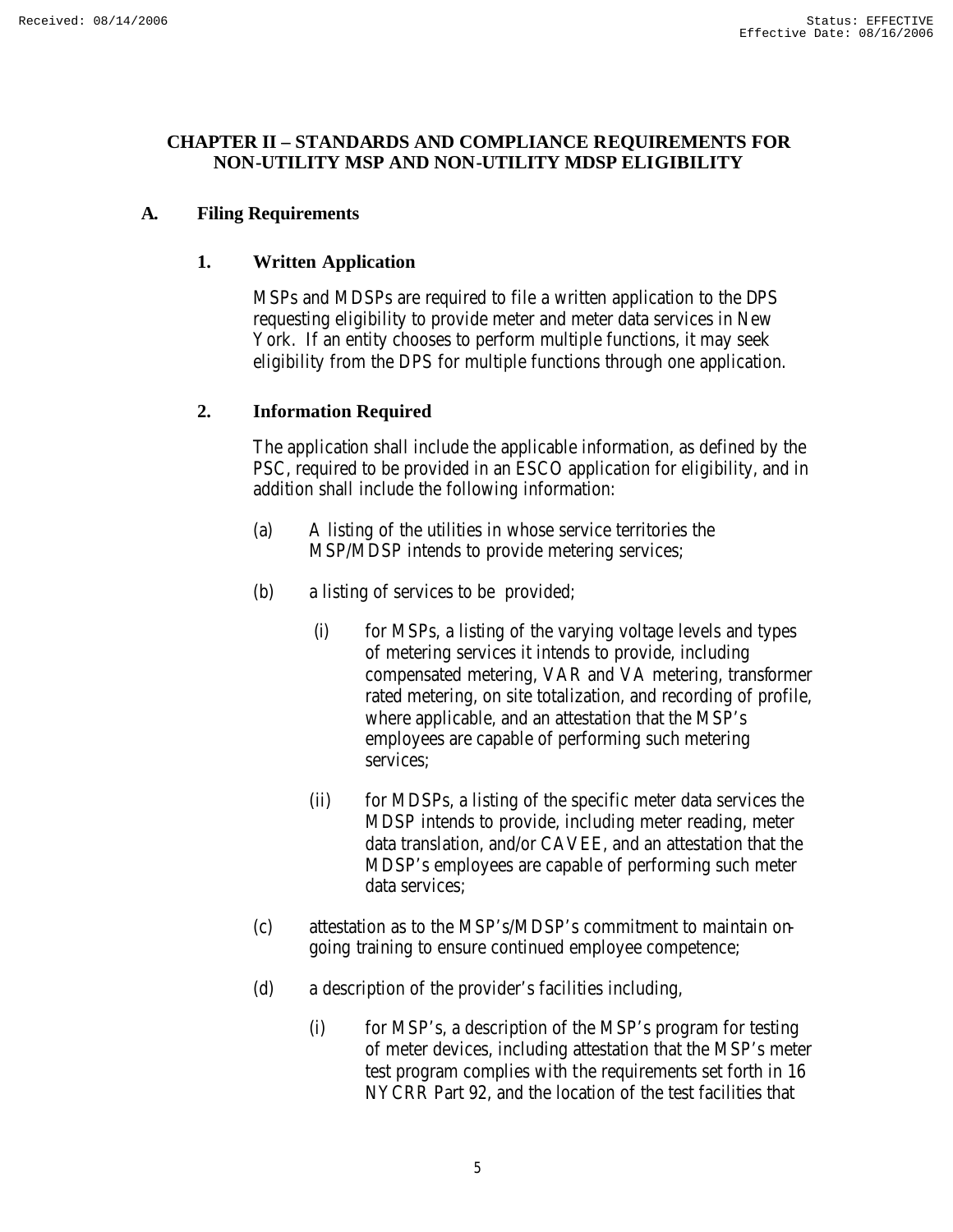the MSP will use, which shall be located within New York State:

- (ii) For MDSPs, as applicable, a description of the hardware and software systems the MDSP will utilize to obtain meter readings, perform validation and/or convey meter data to the appropriate parties in the format set forth in this document;
- (e) attestation that the MSP/MDSP has a security system in place to protect meter equipment and/or meter data from unauthorized physical or electronic entry or tampering, including standards governing security and confidentiality for its employees;
- (f) a description of how and where records of meter installations and/or meter data will be kept, as well as plans for disaster recovery of those records and a means of insuring that those records will be available to the utility in event the MSP/MDSP leaves the market or suffers financial failure;
- (g) attestation that the MSP/MDSP maintains worker's compensation insurance for its employees; and
- (h) an acknowledgment that the services of the MSP/MDSP will be subject to audits by Staff and/or the utilities.

# **3. Agreement to Comply with Commission Procedures and Regulations**

The application shall state that by submitting its application, the MSP/MDSP agrees to abide by all of the applicable requirements contained in 16 NYCRR Parts 13, 92, 93, and 125, any applicable New York State Business Laws, all applicable state, local, and federal regulations and code requirements including OSHA and other safety related regulations, electrical codes and environmental requirements, all consumer protections and complaint handling procedures required by the Commission to be provided by ESCOs, and the provisions of this document for the supply of metering and/or meter data services and for complaint handling.

# **4. Insurance Coverage**

- (a) The application must be accompanied by evidence of insurance coverage that is sufficient to cover any claims that might be brought against the MSP, MDSP and/or utility/ESCO for meteringrelated activities and that meets the following specifications:
	- (i) the insurance shall be commercial general liability insurance with an aggregate limit not less than \$2 million;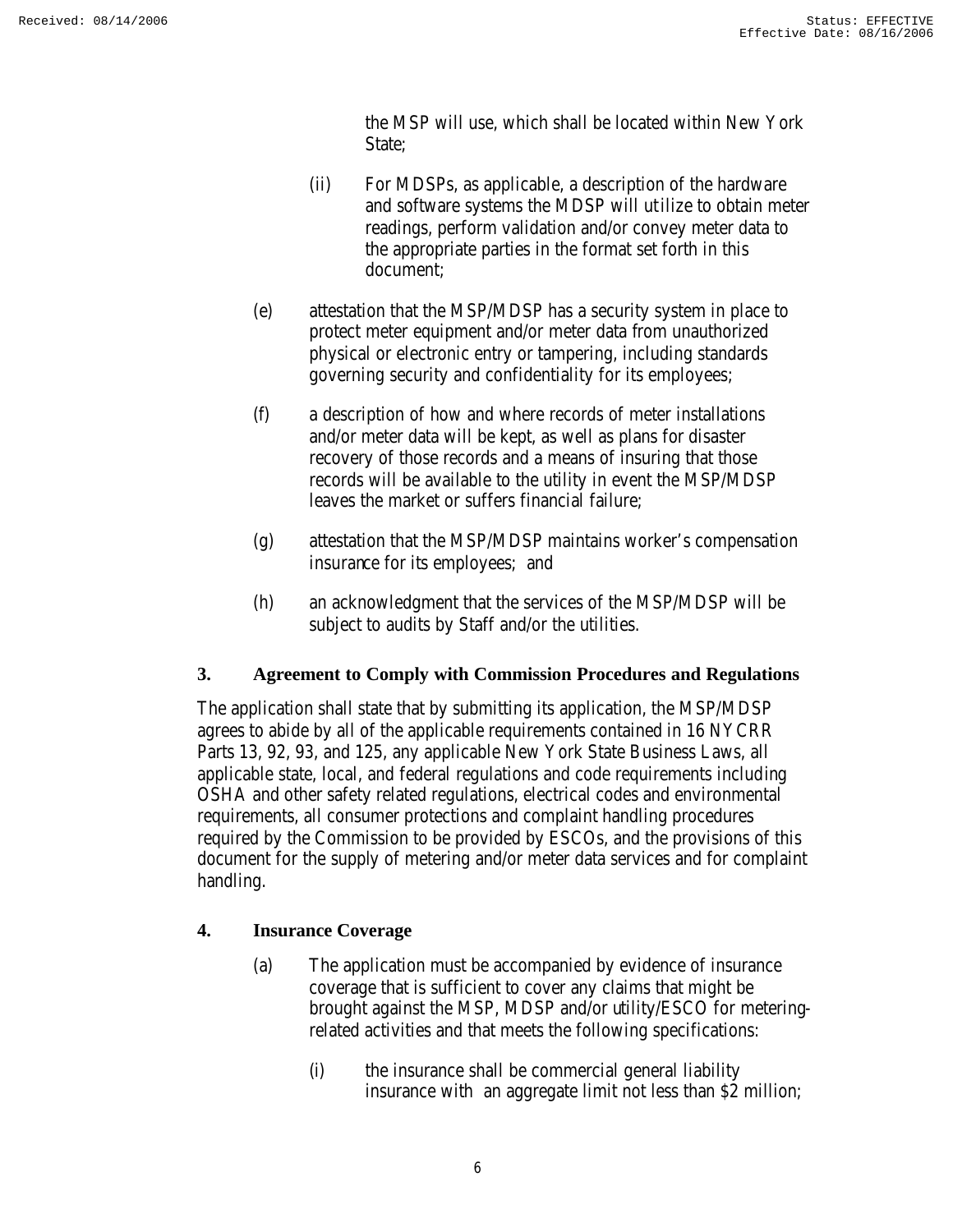- (ii) the aggregate coverage limit shall not be less than \$1 million for each occurrence for bodily injury, property damage and personal injury; and
- (iii) coverage shall be sufficient to cover claims that are filed for a period of 2 years after the MSP/MDSP ceases metering activities within the State, for events that occur during the insured period.
- (b) MSPs/MDSPs acting as subcontractors for ESCOs or other MSPs/MDSPs may submit evidence that one or more of the other entities carries liability insurance adequate to provide the coverage specified above.
- (c) Any liability insurance policies shall include a statement that thirty (30) days written notice shall be provided to the Department of Public Service, customers who directly contract with the MSP/MDSP, any ESCO on whose behalf the MSP/MDSP will provide metering or meter data services, and any utility in whose territory the MSP/MDSP will provide such services, before the policy is canceled or there is any diminution in coverage.

# **5. Review Process**

Upon receipt of the application and the other supporting documents, Staff will review the documents for compliance with these requirements. If the application is in compliance, Staff will issue a letter of eligibility within twenty (20) days of receipt of a satisfactory application. Upon receipt of the letter, the MSP/MDSP may offer metering or meter data services to the ESCOs, customers who directly contract with the MSP/MDSP, or to the utilities. If the application is rejected, the notification will include the reason(s) for rejection.

#### **6. Witnessing of MSP's Initial Installations**

After receiving its letter of eligibility, each MSP shall be required to submit a work schedule to each utility for a selection of at least 10 new meter installations representative of the different meter types and sizes the MSP expects to install in that utility's service area. The work schedule submitted by the MSP to the utility shall include the customer name, service point address, and the date and time of change. A copy of these work schedules shall also be provided to Staff.

# **7. Amendments to Application**

An MSP/MDSP shall submit an amendment to its application for eligibility within five (5) days of the effective date of any changes to any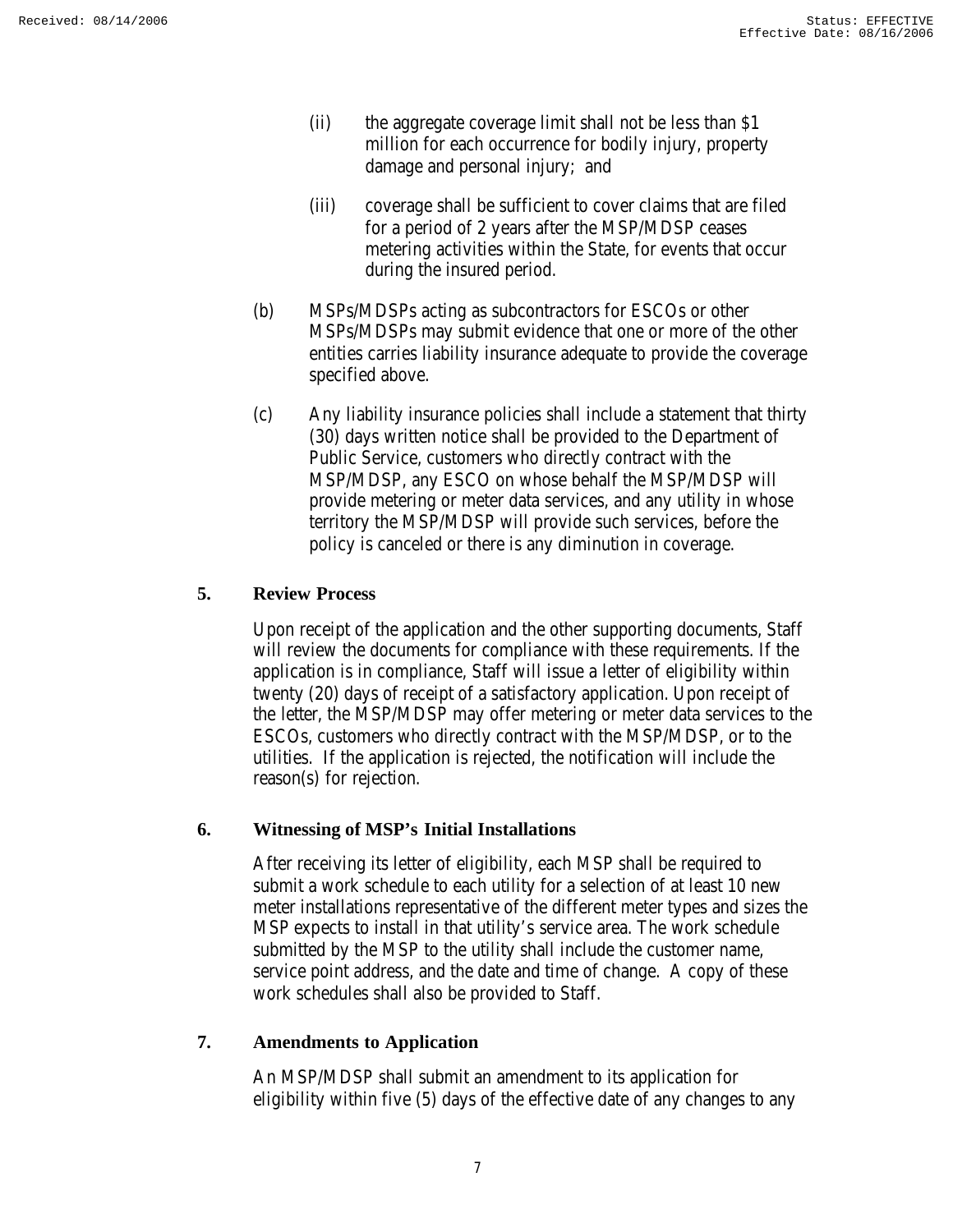of the information included on its application, or any subsequent amendment. Eligible MSPs/MDSPs filing amended applications will continue to be eligible unless otherwise notified by Staff.

# **B. Suspension or Revocation**

Should it be determined that the MSP/MDSP is not in compliance with any of the conditions of eligibility, its eligibility may be suspended or revoked if timely corrective action is not implemented. The specific facts and circumstances will be examined and appropriate action determined on a case by case basis.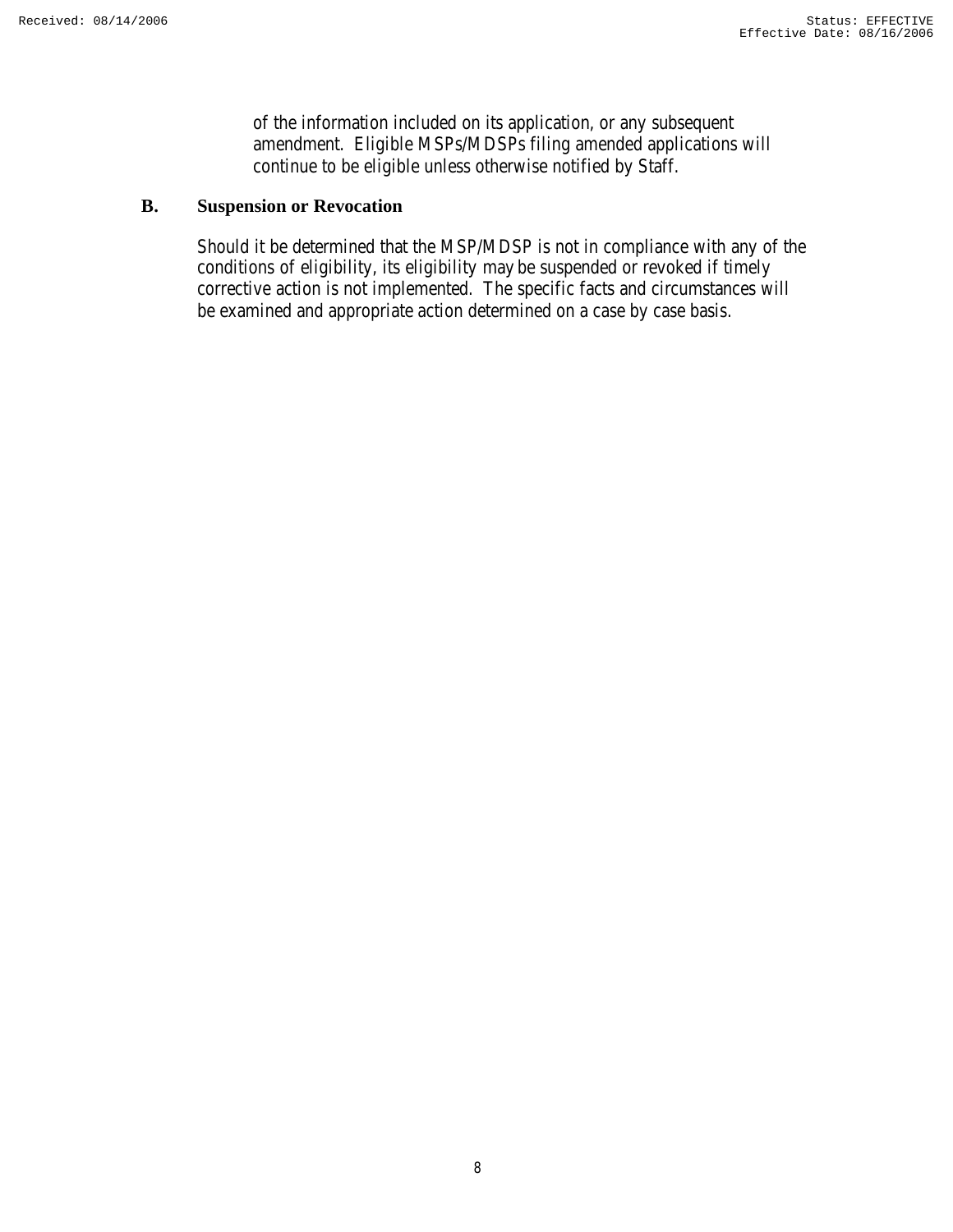#### **CHAPTER III - METER WORK AT CUSTOMERS' PREMISES**

#### **A. Applicability**

The following chapter specifies the minimum requirements for MSPs inspecting, servicing, or installing meters at customers' premises.

#### **B. Site Inspections**

The MSP must perform a site inspection, for the conditions described in this section, on each visit to a customer's site. The MSP must ensure that the meter and associated equipment is correctly identified and has the correct characteristics for the type of service provided to the customer. Any necessary repairs identified during the inspections should be completed in a timely manner. This list is not intended to cover all possible situations that could be faced by workers, rather a sample of conditions that may pose a potential threat to safety and property:

# **1. Hazards Related to Customer Premises.**

- (a) Inadequate or unsafe access to the building.
- (b) Inadequate or unsafe access to the meter.
- (c) Vicious or unrestrained animals.
- (d) Vagrants or vermin in or around doors and electrical panels.
- (e) Evidence of criminal activity in or around the site.

# **2. Physical Hazards.**

- (a) Tripping hazards.
- (b) Slipping hazards such as water or other liquids covering the floor.
- (c) Debris or stored materials in the working space.
- (d) Activity or stored materials around the meter and related equipment.
- (e) Environmental hazards, such as caustic or acidic chemicals, volatile chemicals, high sound levels, biological agents, asbestos, or lead.
- (f) Meter mounting hazards, such as loose meter mounting, undue vibration, inability to securely seal meters, or unleveled meters.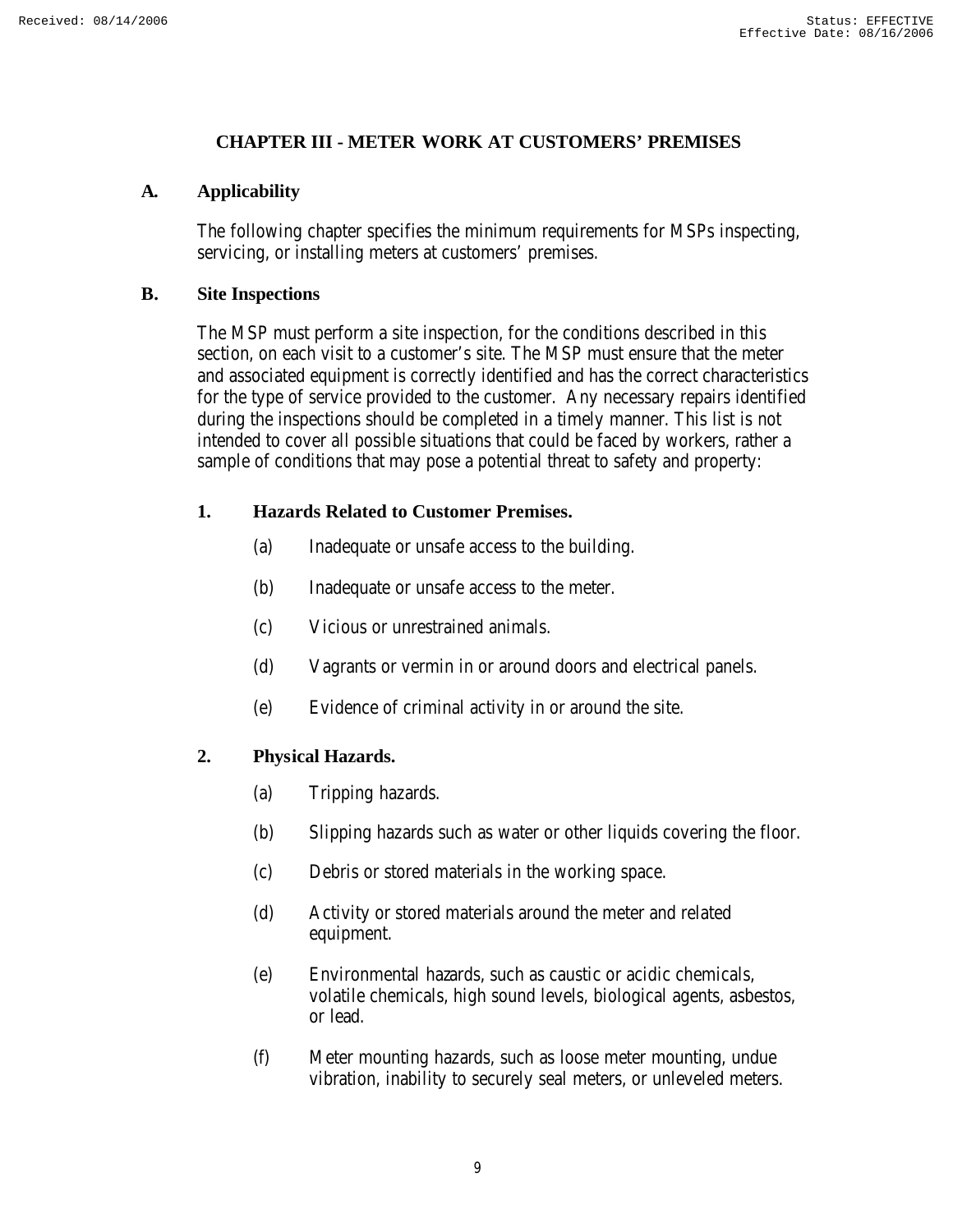#### **3. Customer Life Support Equipment**

- (a) If a customer's premise has life support equipment, as indicated by a notification of life support status by the utility or as the result of an investigation by the MSP, a standard life support seal shall be installed on the meter securing mechanism. If the seal is not present, it must be installed by the MSP. Note: The MSP should conduct an independent investigation to determine if a premise has life support equipment
- (b) When a site has been identified as containing life support equipment, MSPs shall be cautious in performing meter work so as to minimize interruption to electric service to the customer's premises.
- (c) If service will be or is likely to be unavoidably interrupted during meter work, the MSP shall notify the customer and obtain the customer's consent prior to performing any metering work.
- (d) If the MSP determines that life support equipment is in use on a customer's premises and the customer's record does not contain life support information, the MSP shall notify the ESCO or utility, and the MDSP of the presence of life support equipment. If the life support seal is not present, it must be installed by the MSP.

# **4. Electrical Hazards**

- (a) Exposed or defective wiring.
- (b) Loose or broken insulators.
- (c) Damaged sockets.
- (d) Missing panels.
- (e) Damaged test blocks.
- (f) Improper grounding.
- (g) Defective service switch/disconnect.
- (h) Any condition which fails to conform to the state's electric service requirements.
- (i) For 480-Volt service, the MSP shall ensure that a 480 V sticker is in place on the meter panel near the meter before leaving the site.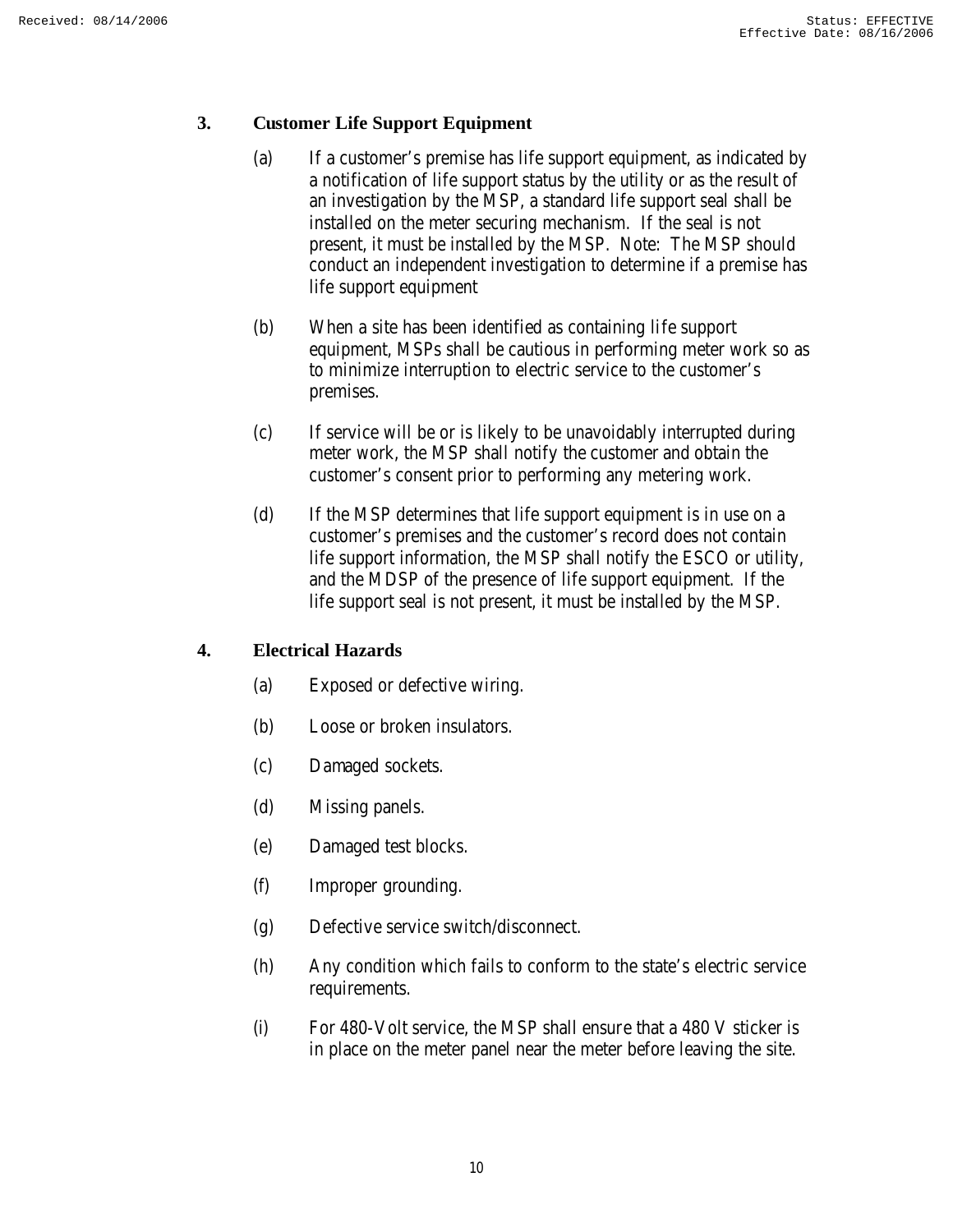(j) The MSP shall determine if the service is being subdivided at the service entry point, or if any other condition exists which may require additional metering.

#### **5. Theft of Service**

- (a) MSPs must be aware of conditions, which cause a meter to underregister electric usage or divert energy around metering. MSPs must be able to identify and report the following theft of service conditions:
	- (i) Irregularities in the service conductor's insulation.
	- (ii) Unauthorized connection to the service entrance.
	- (iii) Unsealed or improperly sealed equipment.
	- (iv) Unauthorized seals.
	- (v) Suspicious wiring.
	- (vi) Jumpers across current leads.
	- (vii) Signs of tampering with the meter.
- (b) When a theft condition is identified the following actions shall be taken:
	- (i) The MSP shall compare a customer's connected significant loads with the energy registration of the meter to determine if the meter is registering correctly.
	- (ii) MSPs must immediately notify the utility and/or ESCO of evidence of meter tampering, energy theft, or meter security compromise on a customer's premises.
	- (iii) The MSP shall secure the site and the meter with any related metering equipment to safeguard evidence.
	- (iv) The utility will have an opportunity to issue a bill to the customer and to terminate the customer's service if payment is not made in accordance with the rules.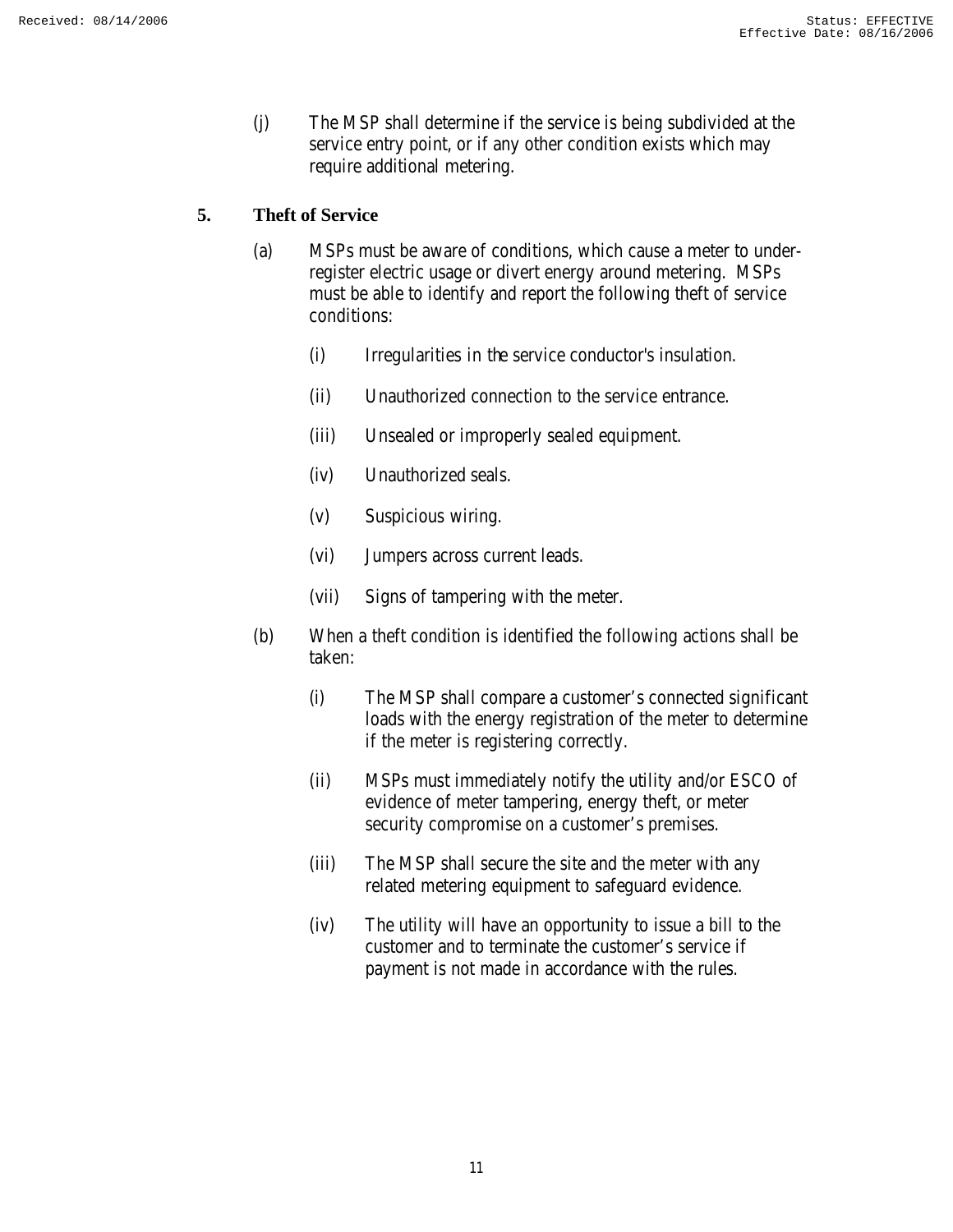#### **C. Compliance with Codes and Standards**

# **1. Electrical Codes**

All site wiring must comply with the provisions of the National Electrical Code (NEC) and any applicable state or local codes. MSPs may refer to the utility for specific requirements.

# **2. Occupational Safety and Health Administration (OSHA) Regulations**

All MSPs must comply with OSHA regulations.

# **3. Applicability of 16 NYCRR Part 92**

Electric meters shall be tested and maintained according to the rules established by the Public Service Commission that are contained in 16 NYCRR Part 92.

# **D. Meter Compatibility**

# **1. Compatibility Criteria**

For meters that are owned, installed, maintained, and read by MSPs, compatibility criteria (a) through (d) below shall apply. For meters that are owned by customers or other third parties, but installed, maintained and read by the utility, the compatibility criteria (a) through (f) below shall apply.

(a) Electrical Compatibility

The meter used must comply with all applicable federal and industry standards as well as with both the manufacturer's and national specifications for accuracy, functionality, and monitoring the electrical service for which they will be used, and must be approved by the Commission for use in New York State.

- (b) Physical Compatibility
	- (i) The meter must physically interface with the service end points of the utility's distribution system.
	- (ii) It will be the responsibility of the customer to undertake any costs related to ensuring physical compatibility of the desired meter with the host utility's system.
- (c) Displays and Controls
	- (i) All meters must have a visual read capability.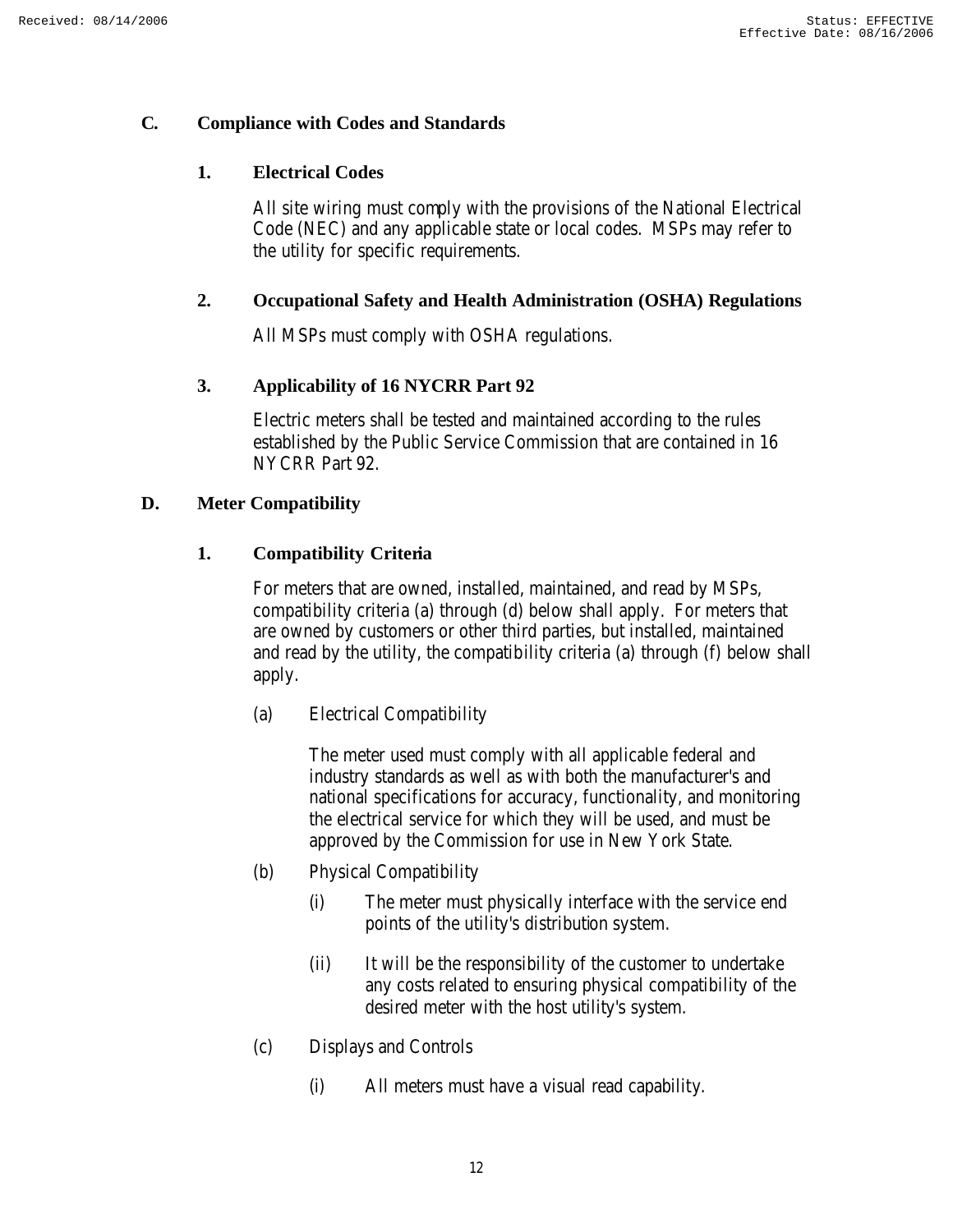- (ii) Demand reset mechanisms in manually read meters must have key locks that are keyed in such a manner as to allow operation by the utility. Keying or sealing is allowed, as mutually agreed to between the utility and MSP.
- (d) Availability and Appropriateness of Parameters Needed for Billing

The meter must be capable of developing and supplying billing determinants in a manner and timeframe consistent with the requirements of the ESCO and utility.

- (e) Meter Formatting or Programming Software
	- (i) The utility must have the means of programming the device and have developed procedures to install the format files needed for proper meter operation.
	- (ii) It will be the responsibility of the customer to establish the capability to program the meter.
- (f) Testing Procedures and Maintenance Requirements

The utility must have the equipment and procedures needed to test and maintain the meter type.

# **2. Determination of Meter Compatibility**

- (a) The meter owner shall provide utilities with the baseline information needed to test the compatibility of a meter with its system, and any other information reasonably required to perform a compatibility investigation.
- (b) A utility will be obligated to complete its investigation within 30 days. If the compatibility assessment cannot be accomplished within that time, the parties may seek dispute resolution services from Staff.
- (c) If the meter is deemed compatible by the utility, the MSP will be notified and the MSP and utility will work out any details related to deployment.
- (d) If the meter is deemed incompatible by the utility, it will advise the MSP and they both will attempt to resolve the problems.
- (e) If the utility and MSP are unable to resolve the compatibility issues, the MSP may appeal to the Commission.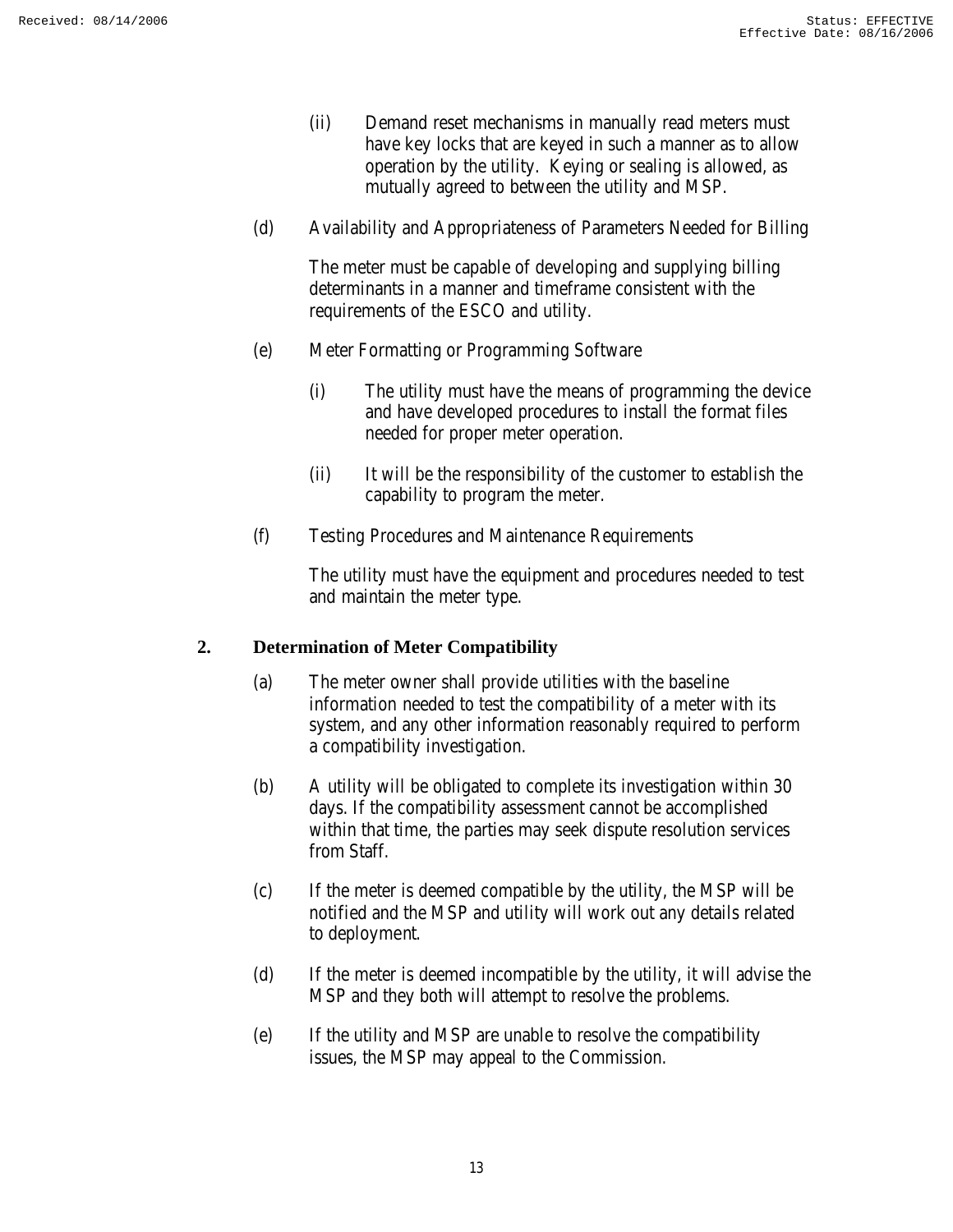#### **E. Meter, Provider, and Service Delivery Point Identification**

# **1. Meter Identifiers**

- (a) Any meter being used on the utility's system must have a unique identifier relative to the other meters supported by the utility.
- (b) All meters must be identified by a permanent serial number, the identification of the manufacturer, type, form, voltage and current ranges, and the meter identification number.
- (c) The meter identification number shall be labeled on the meter in accordance with ANSI C12.10 standards.
- (d) Each utility will provide an MSP offering competitive metering services with a block of meter identification numbers for use within the service territory of that utility.
- (e) The meter number used for a specific site shall be provided to the utility by the MSP, using the format and timing described in this document.
- (f) A new meter identification number shall be applied to all new meters and all re-numbered meters. MSPs may not re-use meter numbers from retired meters.
- (g) If a meter will be re-numbered, the history of that meter, including its past identification number, purchase date, and accuracy record, shall be maintained by the MSP.

#### **2. Provider Identifiers**

A label affixed to the meter shall identify the meter owner and/or the MSP.

#### **3. Service Delivery Point Identifiers (SDP IDs)**

- (a) SDP IDs will be assigned by the utility for each meter socket that will be affected as part of the enrollment process the first time a customer switches to an MSP.
- (b) SDP IDs for unmetered accounts will be assigned as part of the enrollment process the first time a customer with unmetered service delivery points switches to an MSP.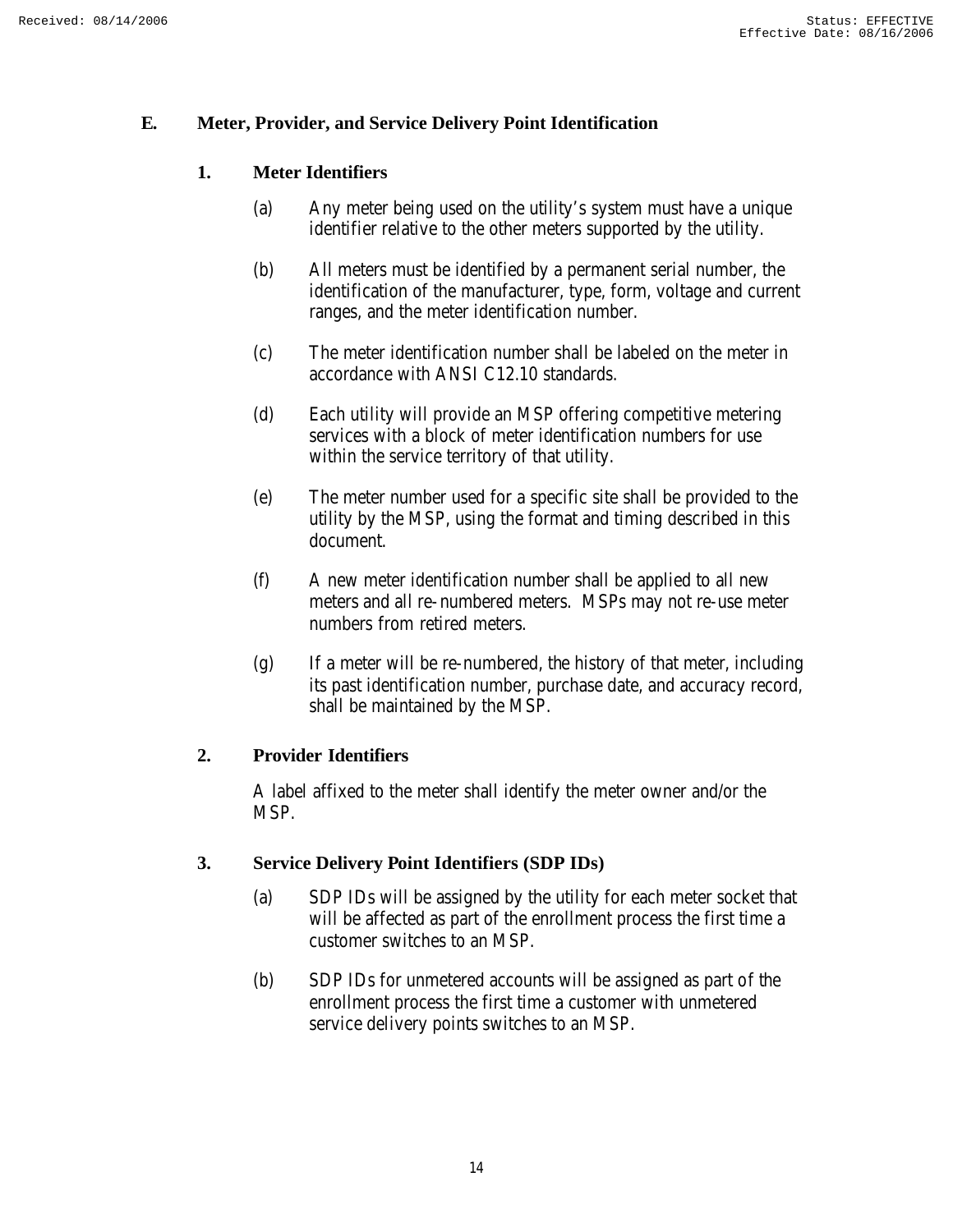#### **F. Demarcation**

- 1. The demarcation point for competitive metering services will be at the connection of the meter on the line side of the meter socket or the line side termination at the test block.
- 2. CTs and PTs are considered part of the distribution system and will remain the property of the utility and under their direct control.
- 3. The demarcation point for meters which contain telephone modems or pulse outputs will be at a specified demarcation point located at or near the meter.

# **G. Meter Equipment Sealing and Locking**

# **1. Meter Securing and Sealing**

- (a) Detachable meters shall be secured into the socket.
- (b) At a minimum, the meter shall be secured with a seal.
- (c) The utility will maintain control over high tension CTs and PTs and their enclosures.
	- (i) Where these enclosures are locked, the utility will provide the lock.
	- (ii) If the MSP requires access to a high tension CT or PT, the MSP must coordinate with the utility for appropriate system conditions to be established and for the lock to be removed.
	- (iii) The utility may charge the MSP up to \$20 for the utility visit.

# **2. Meter Locks**

- (a) When an MSP locks a meter and/or associated equipment, the lock used must be operable by the utility in the event that emergency service work is required.
- (b) Each utility shall publish a list of approved locks for use within its service territory, and shall consider additions to its list at MSP request.
- (c) MSPs shall maintain control of meter lock keys in a manner that minimizes the possibility of unauthorized duplication or use.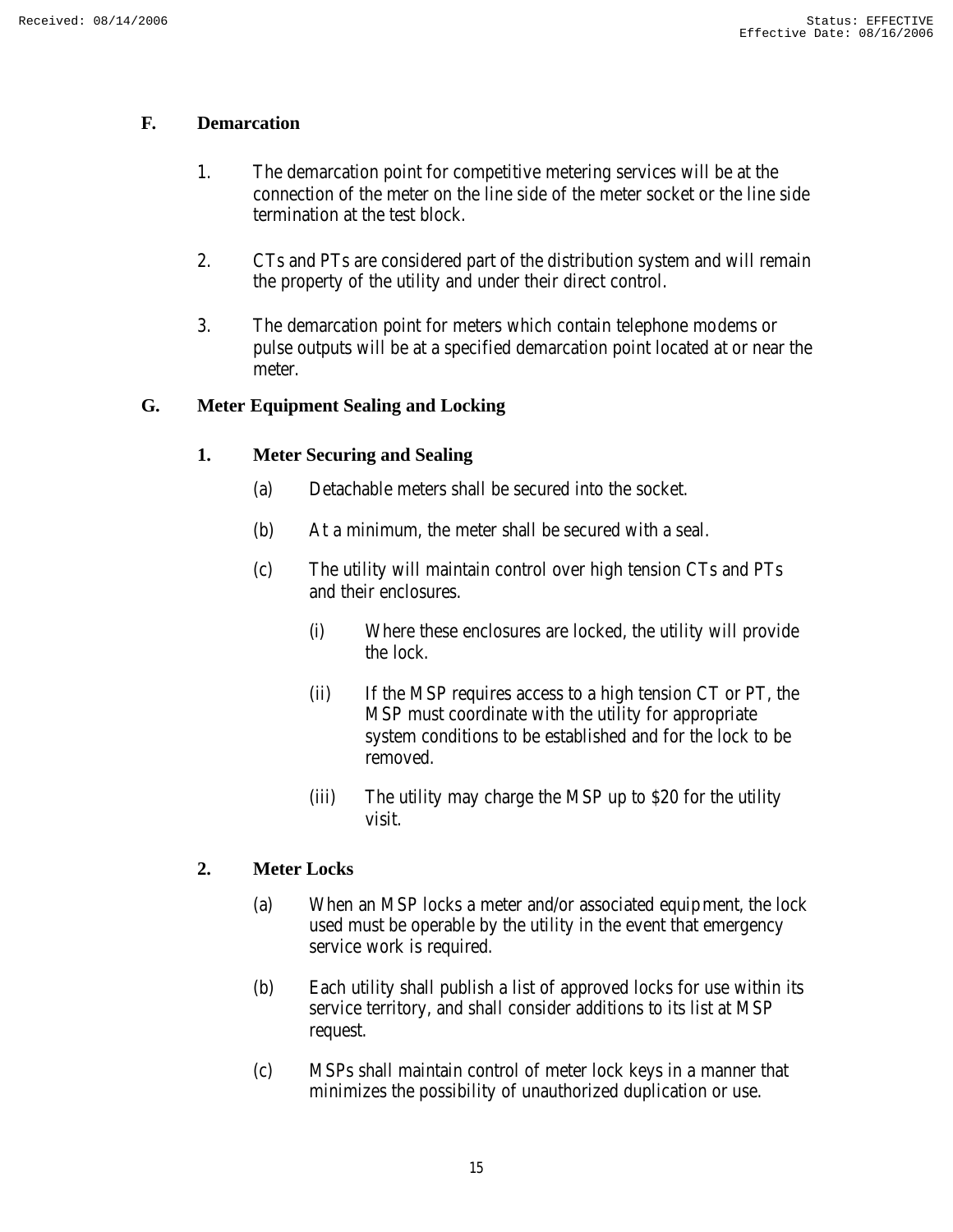#### **3. Meter Security for Programmable Meters**

If a programmable meter is installed, a security password shall be applied to prevent unauthorized access to internal registers and unauthorized modifications of the meter data and program.

#### **4. Meter Panel and Associated Equipment Securing and Sealing**

- (a) The meter panel and any enclosures housing equipment associated with the metering for an installation shall be secured with a seal and/or locked, using the same criteria described for locking of the meter.
- (b) This requirement applies to CT/PT enclosures, profile recorders, relays, totalizers, and any other equipment that is used to accomplish the revenue metering function.

#### **5. Meter Socket Covering, Securing, and Sealing**

When a site is left with an empty, energized meter socket, the socket shall be covered with a non-conductive cover and secured with a seal and/or lock.

#### **6. Life Support Seal**

The standard physical identification marker for a customer's premises that has a life support device or equipment shall be a life support seal. The seal can either be white with red lettering or red with white lettering and must have the caduceus symbol on it.

#### **H. Access, Coordination and Timing of Site Work**

**1. Access**

Customers must provide the utility and/or ESCO, and MSP with clear access to the metering site for the purpose of meter installation, reading, inspecting or auditing the metering installation, recovery of metering equipment, or maintaining metering equipment.

#### **2. Coordination and Timing**

- (a) For scheduled work where a site visit requires the presence of the utility and/or the ESCO and/or MSP, at least 24 hours of notice will be given.
	- (i) Each party must agree to meet within 15 minutes of the agreed upon time.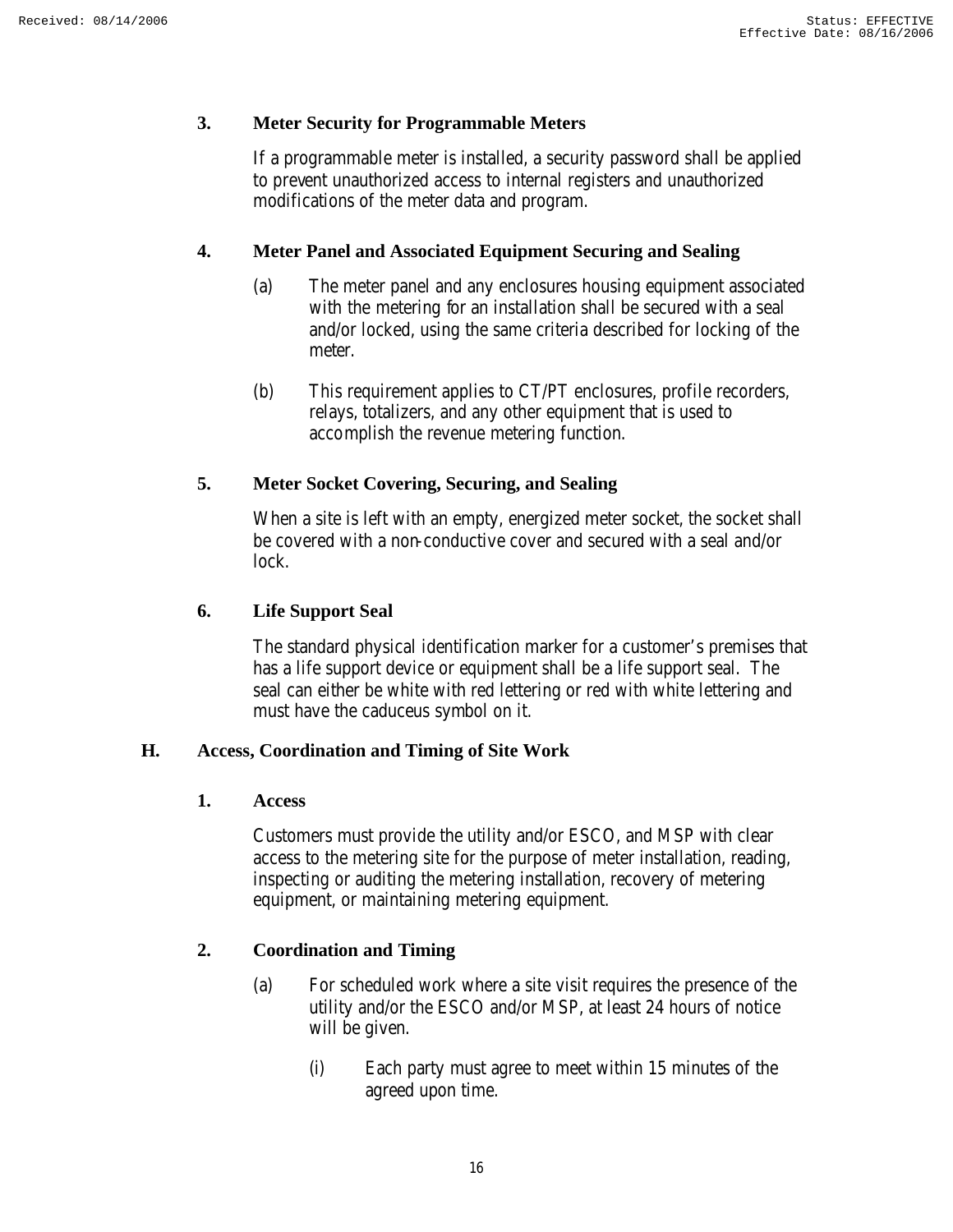- (ii) Failure of either party to arrive within the appropriate time frame will be cause for rescheduling of the visit and charging of the offending party for the cost associated with the missed visit, up to a maximum of \$20.
- (b) Where the customer suffers a service interruption and coordination between utility and MSP is required to restore service, less than 24 hours notice may be given, and the utility and MSP shall cooperate to restore service as soon as possible, and within 24 hours.

# **I. Record Keeping Requirements**

#### **1. General Records**

The MSP is responsible for maintaining in-service data for the meter population that it supports. That data must include all information needed to comply with the provisions of 16 NYCRR Part 92.

# **2. Meter Test Records**

- (a) The MSP must maintain test data for all meters for which it has provided service or calibration for the life of the meter, and for 2 years after the meter has been retired.
- (b) In event of an MSP ceasing business in the State, this data must be transmitted to the new provider of metering services to the customer.

# **3. Metering Standard Records**

- (a) The MSP must maintain records of the calibration of all instruments used in the testing of revenue meters for the life of the instrument.
- (b) Records shall be maintained, at a minimum, according to the rules established by the Commission that are contained in 16 NYCRR Part 92.
- (c) Records of retired instruments must be maintained for the period of time specified in 16 NYCRR Part 92.

#### **4. Traceability**

MSPs must adhere to the traceability standards set forth in 16 NYCRR Part 92.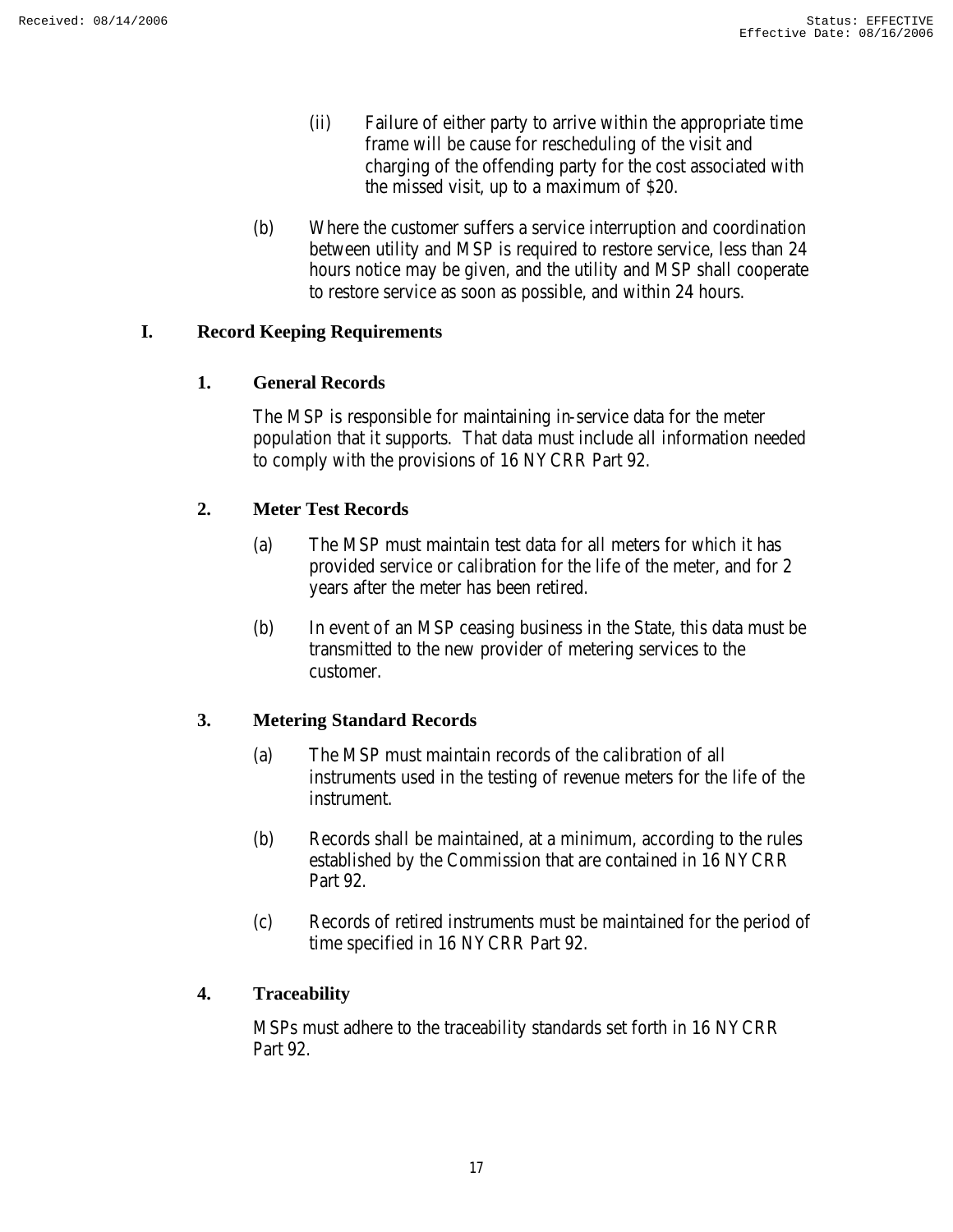# **J. Meter Installation**

#### **1. New Installations**

In new installations, the MSP must ensure that any appropriate inspections by regulatory authorities and the utility are completed prior to the installation of the meter.

# **2. Removal of Existing Equipment**

- (a) If a locked utility owned meter and/or associated equipment is presently installed on the site, the MSP must arrange with the utility for unlocking prior to meter removal. The utility should make every effort to remove the lock prior to the switch date.
- (b) If authorized by the utility, an MSP may remove the lock or seal on a particular utility provided metering, or cut a lock, provided that this can be done without damage to other equipment.
- (c) Close out readings must be taken from the existing meter before it is removed from service.
- (d) The meter must be returned to its owner within 10 days.

#### **3. On-Site Checks of Installed Meters**

- (a) The MSP must verify any billing constant through consideration of site CT and PT ratios.
- (b) Meter registration must be established through an observation of the display for electronic meters or the disk for electromechanical meters. This registration must be compared against the estimated customer load at the time of installation.
- (c) A check must be made of any communication channel that is used for remote interrogation or programming of the meter. The MSP shall verify that the remote location is operational through local and/or network systems checks.
- (d) A check must be made of any pulse outputs from the meter to insure correct functionality.
- (e) Before leaving the site, the meter must be sealed and/or locked in accordance with the provisions of this document.
- (f) The MSP must verify that the customer account records match the installed meter.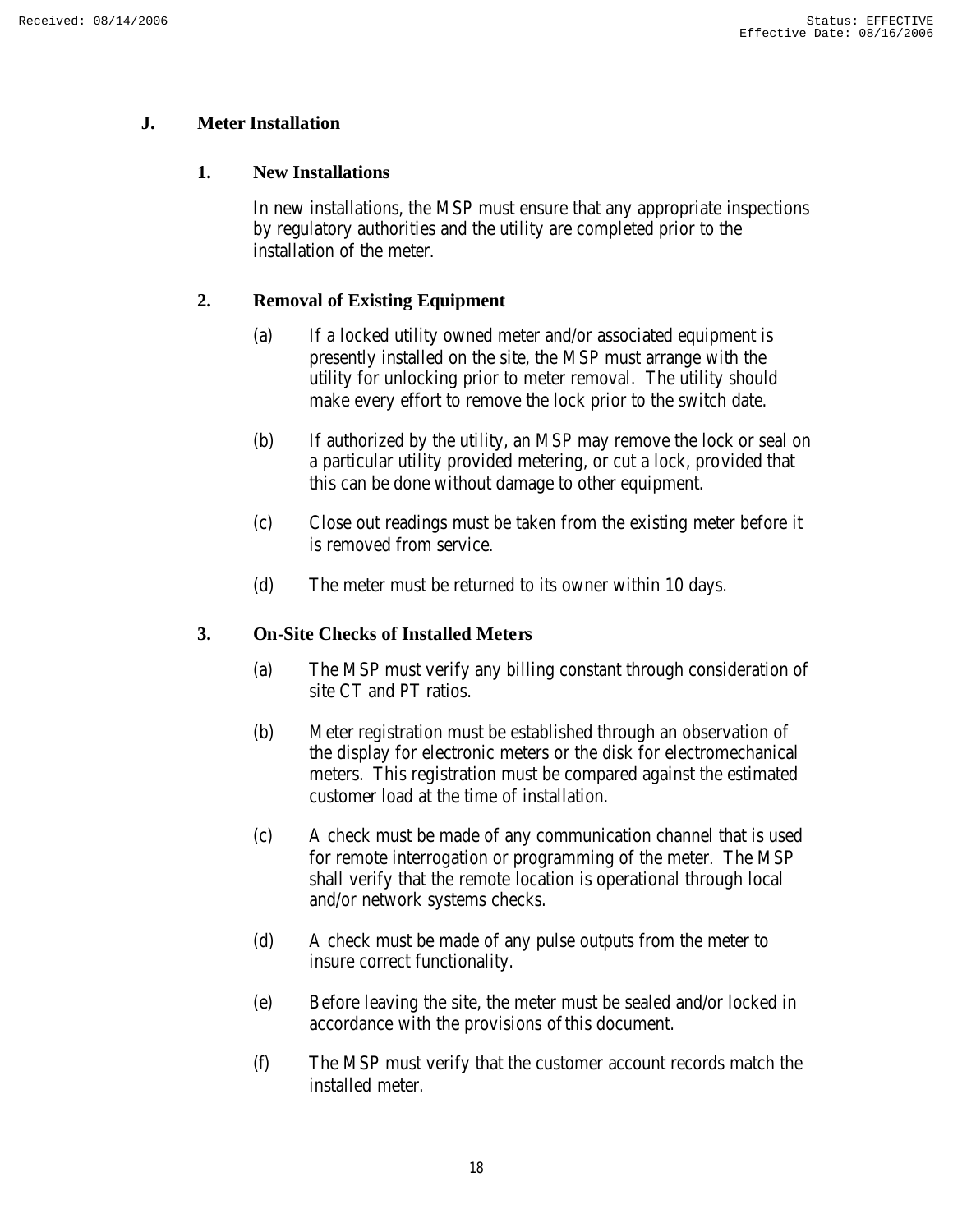#### **K. Repair or Replacement of Defective Equipment**

#### **1. MSP Responsibilities**

- (a) Unless otherwise specified in this document, the MSP is responsible to repair or replace any unsafe, inoperative or defective metering equipment that is under its control within 24 hours of receipt of notice of such a defect.
- (b) It shall be the responsibility of the MSP to secure the cooperation of the customer if any action is required on the part of the customer in order to effect the repair or replacement.
- (c) If a hazardous condition exists which poses an immediate threat to health or safety, or if the customer suffers a service interruption as a result of a malfunction of the metering equipment, the MSP shall expedite repair the customer's service to correct the hazardous and/or unsafe condition.
	- (i) Both MSP and utility shall coordinate where joint efforts are required to respond within 2 hours.
	- (ii) Both MSP and utility will designate an emergency response contact name and telephone number for the other party to contact in cases where the coordination is required and normal data communications are inoperative or would not effect response within 2 hours.
- (d) If a theft of service condition exists, the MSP shall secure the site and notify the utility and /or ESCO in accordance with Chapter III.B.5 (b) of this Manual.

#### **2. Utility Responsibilities**

- (a) In situations where the MSP does not respond within 10 days, the utility may replace the competitive meter with a utility owned meter until such time as the MSP can make arrangements to have the meter replaced with an appropriate device.
- (b) In these cases, the MSP is responsible for utility costs up to \$150 associated with the meter replacement.
- (c) If a hazardous condition exists which poses an immediate threat to health or safety, or if the customer suffers a service interruption as a result of a malfunction of the metering equipment, the MSP shall expedite repair the customer's service to correct the hazardous and/or unsafe condition.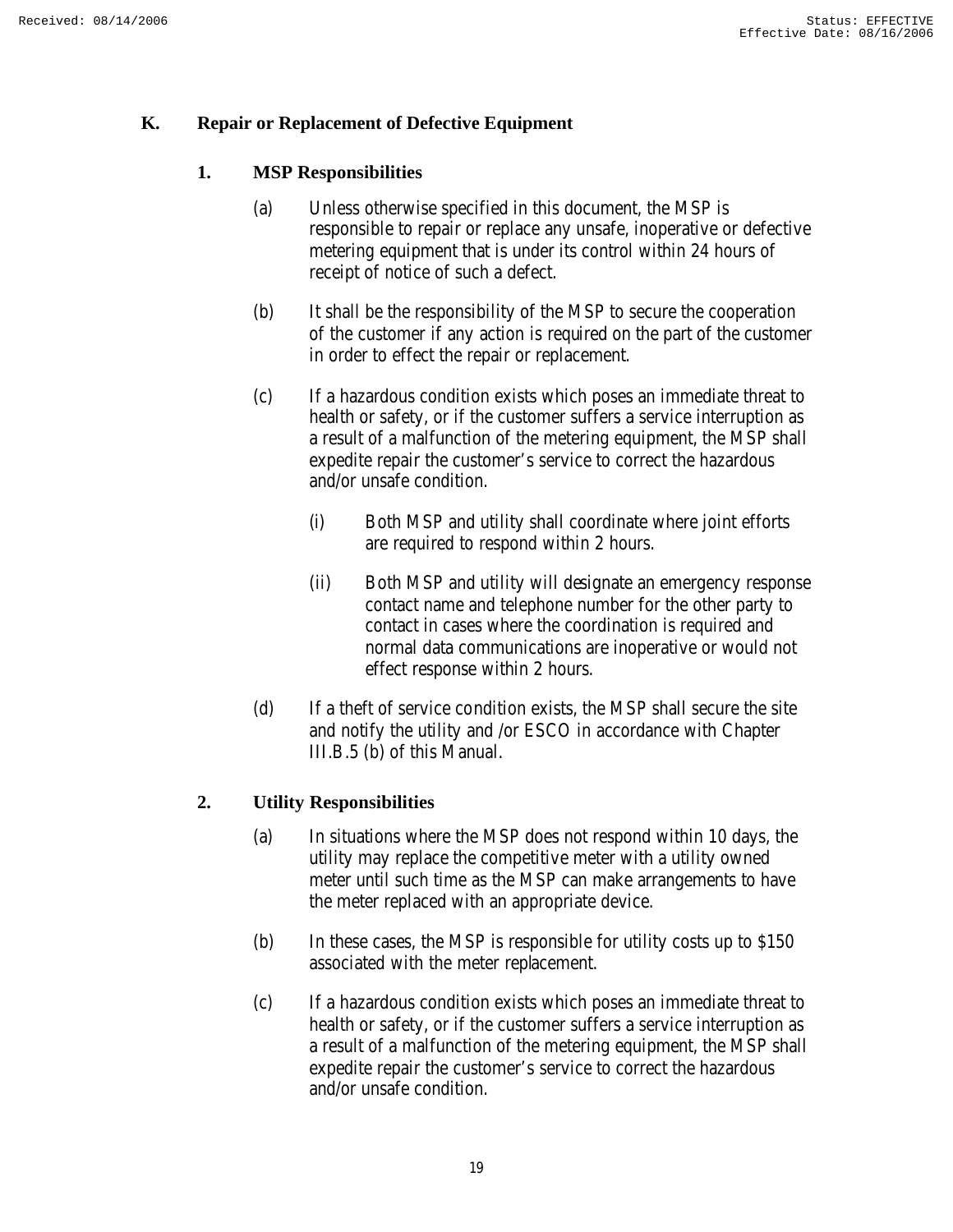- (i) Both MSP and utility shall coordinate where joint efforts are required to effect a repair within the 2-hour timeframe.
- (ii) Both MSP and utility will designate an emergency response contact name and telephone number for the other party to contact in cases where the coordination is required and normal data communications are inoperative or would not effect repair of the customer's service within the 2 hour timeframe.
- (d) If the utility discovers the hazardous condition or interruption of the customer's service, the utility may effect the repair itself, or notify the MSP of the need to do so. If the utility chooses to effect repair itself, no charges shall apply to the MSP.
	- (i) The utility shall immediately notify the MSP that they were required to repair the found hazardous condition.
	- (ii) If an emergency exists that requires the utility to disconnect service to the customer in order to protect health and safety, the utility shall notify the MSP using the emergency response contact name and telephone number provided by the MSP.
	- (iii) If a theft of service condition exists, the utility may correct the condition, remove and tag the existing meter and any associated evidence of meter tampering, and install and secure a properly registering meter.

# **L. Reporting Requirements**

#### **1. Responsibility**

The MSP is responsible for the transmission of data regarding the identification and start readings of any new meter it installs as well as the identification and closeout readings of meters it removes.

# **2. Conditions Requiring Reporting**

(a) MSPs must notify the customer, the utility and/or ESCO and the MDSP if they encounter and are unable to correct safety-related, hazardous or theft of service conditions found on a customer's premises. If appropriate, the MSP shall also notify the local inspection agency, appropriate regulatory authority, and any other parties that may have a material interest in the defect or condition.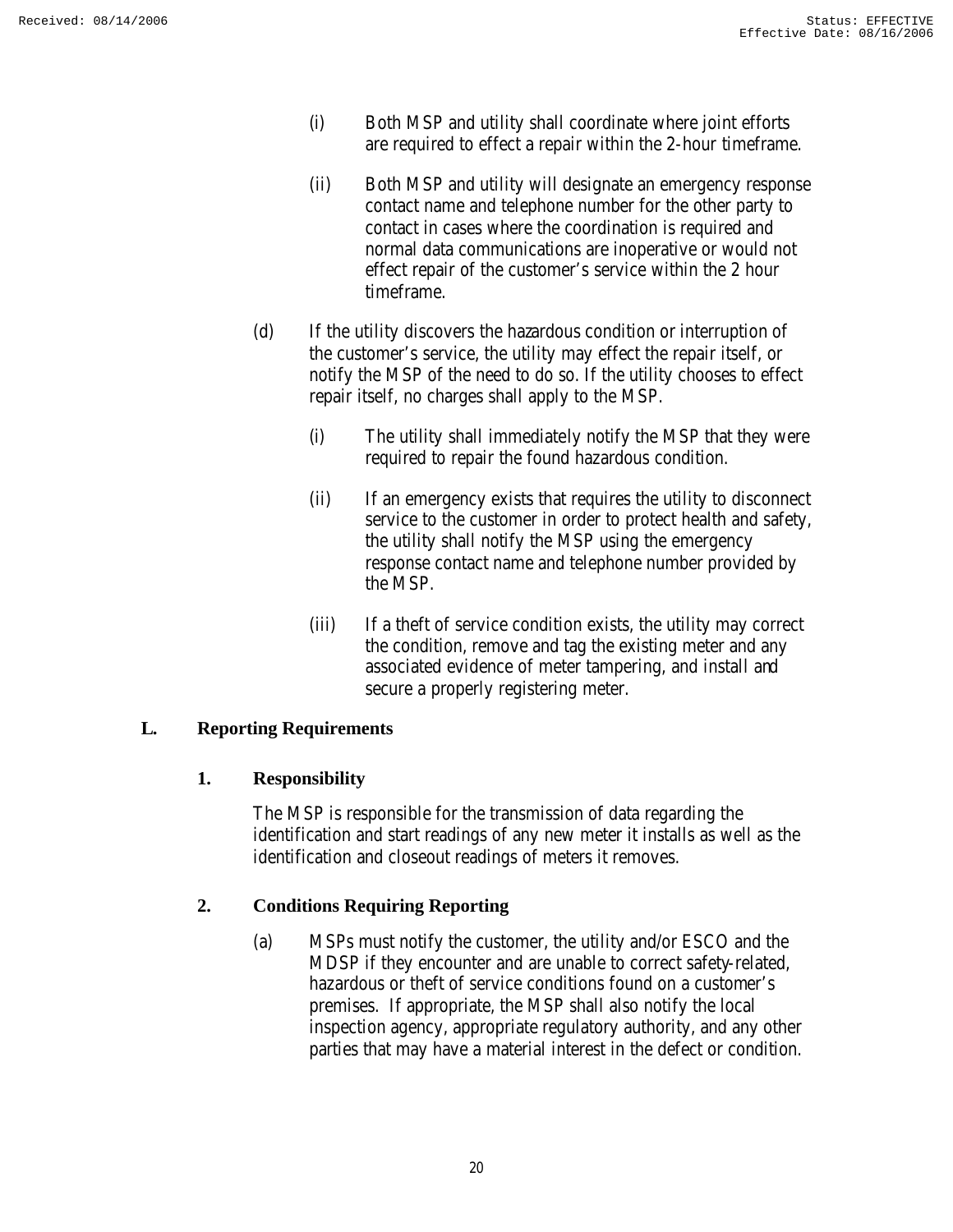- (b) Any reprogramming of an existing meter must be documented and communicated to all appropriate parties.
- (c) All meter repairs or replacements associated with defective or unsafe equipment will be reported to all appropriate parties.
- (d) Any discrepancies in installed equipment or stored data will be reported to all appropriate parties.
- (e) The MSP must notify the utility any time it knows that work being performed on a customer's premises could result in the creation of a new metering point and/or affect distribution system facilities.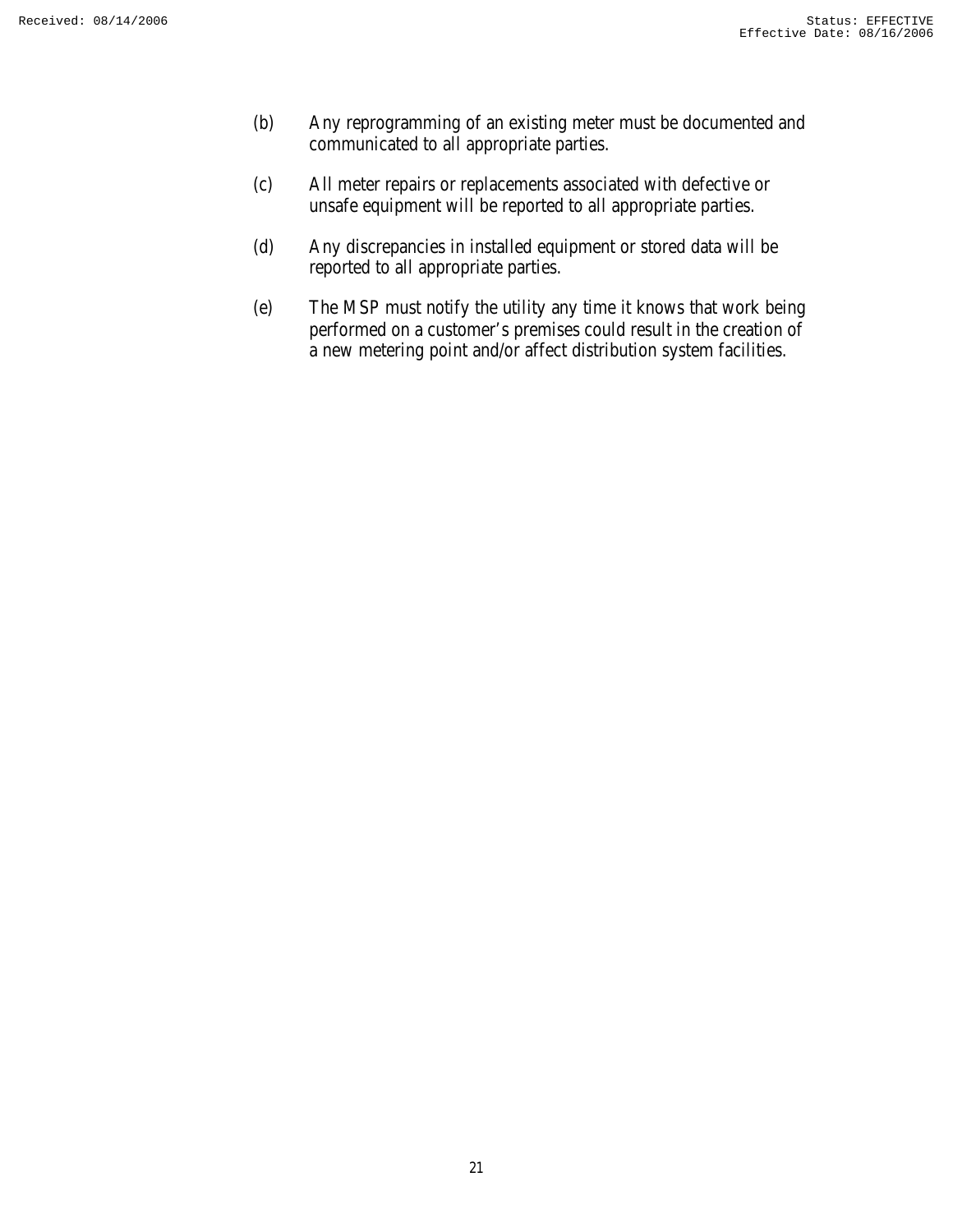#### **CHAPTER IV - INQUIRY AND COMPLAINT RESOLUTION**

#### **A. Meter Testing Costs**

In cases where resolution of disputes between a utility, MSP/MDSP and/or a customer concerning a competitive meter require a test of the accuracy of the meter, the following procedures shall apply:

#### **1. Meter Tests Inaccurately**

If the meter is found to register outside of the tolerance for accuracy set forth in 16 NYCRR Part 92, the cost of the test will be the responsibility of the MSP.

#### **2. Meter Tests Accurately**

If the meter is found to register within the allowable limits set forth in 16 NYCRR Part 92, the cost of the test will be the responsibility of the party demanding the test; except that a customer's liability for such costs shall not exceed \$50. The balance of any such costs shall be the responsibility of the party owning the meter. If the customer provided the meter, this limitation shall not apply. Further, a utility will have the right to charge any applicable tariff fee for a meter test requested by a customer.

#### **3. Evidence of Theft of Service**

If the test results in the identification of fraud or electricity theft by a customer, the full cost of the test may be charged to the customer.

#### **4. Witnessing Meter Tests**

Any parties requesting a test, and/or effected by the test results should be given and opportunity to witness the test. In addition, upon request, Staff may witness a test.

#### **B. Resolution of Billing Errors**

If an MSP/MDSP knows of any condition affecting the customer's meter or metered data that has resulted in billing errors, or discovers such a condition in the course of an investigation, it shall advise the customer and the utility or ESCO. The utility shall provide the customer with an appropriate billing adjustment to its charges, according to the rules contained in 16 NYCRR Part 12 and 13. The MSP/MDSP shall implement appropriate corrective action as set forth in this document.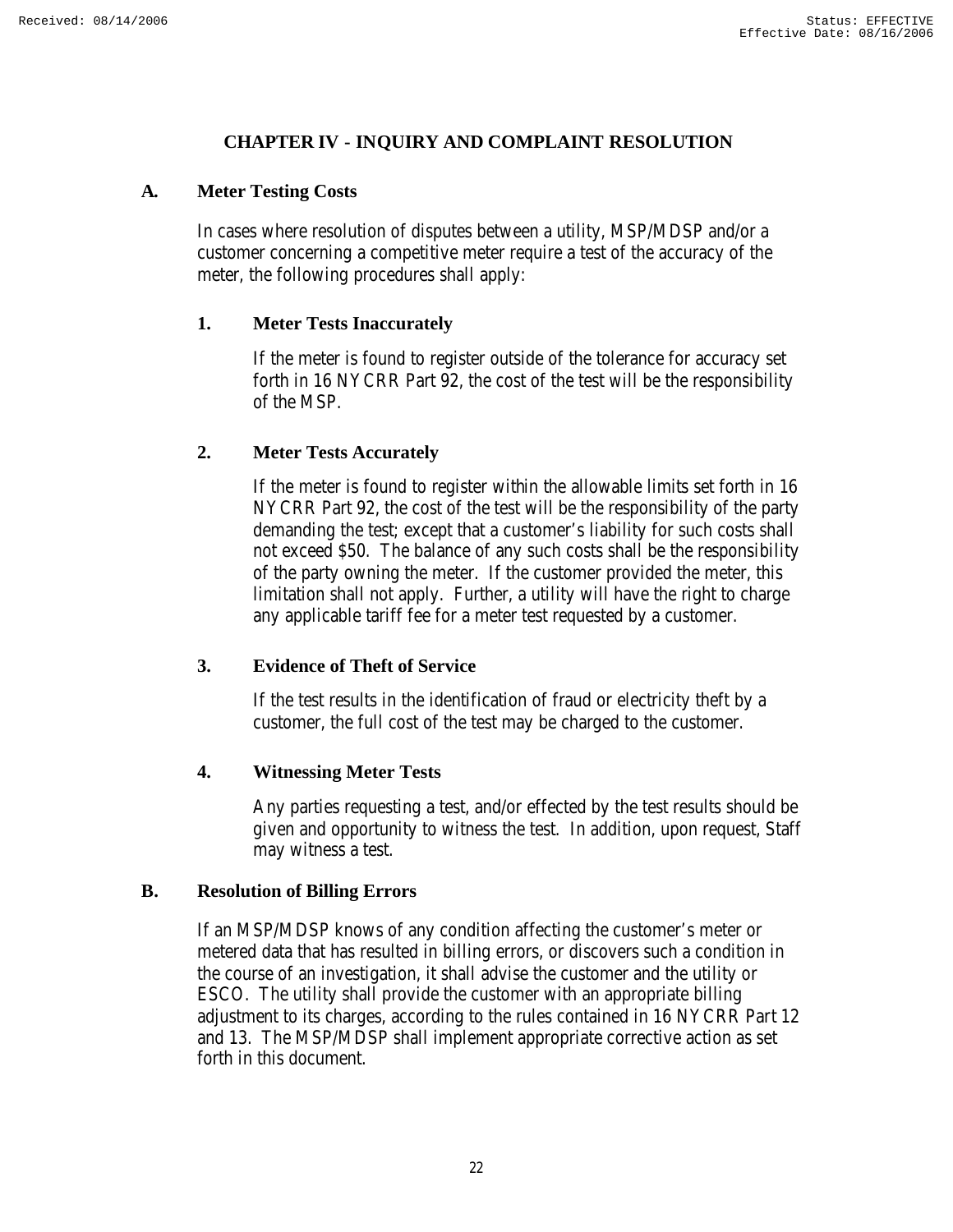#### **C. Disputes between an MSP and a Utility Concerning a Competitive Meter**

# **1. Disputes Generally**

(a) Disputes between an MSP/MDSP and a utility concerning a competitive meter shall be handled through the existing dispute resolution process set forth in the Uniform Business Practices for disputes between an ESCO and a utility.

# **2. Metering Equipment Malfunction**

- (a) A utility or ESCO, or MSP/MDSP shall notify the utility or ESCO and any other appropriate party when it discovers any conditions such as broken or inaccurate metering equipment or meter reading equipment (including automated meter reading systems) no later than one (1) business day after discovery. The condition shall be remedied within ten (10) days. Theft of service conditions shall be handled in accordance with Chapter 3.B.5 (b) of this Manual.
- (b) If the condition is not remedied within ten (10) days, the utility shall have the right to immediately remove the meter or affected metering equipment. Upon removal, the utility shall use all reasonable efforts to substitute its own billing meter. The removed meter will be returned to the MSP within (10) days; unless required by the utility as evidence in a pending theft of service investigation, in which case the meter shall be returned as soon as practicable after its investigation is completed.
- (c) An MSP may be charged a fee not to exceed \$150 for the utility's removal of the MSP's metering, and the customer will not receive the monthly credit for utility metering service.

#### **3. Meter Data Anomalies**

- (a) The MDSP shall examine all meter reading data for abnormally high or abnormally low recordings or any other metering data irregularities as described in this document. Where the utility, ESCO or MDSP discovers metering data irregularities, it will inform the other parties of the condition no later than one (1) business day after the irregularity is discovered.
- (b) If on investigation the cause of a data problem is determined to be a problem that can be corrected by scaling the intervals and meter readings (examples of these situations include a meter running slow, a meter running fast, one or two phases dropped), the MDSP will advise the utility or ESCO of: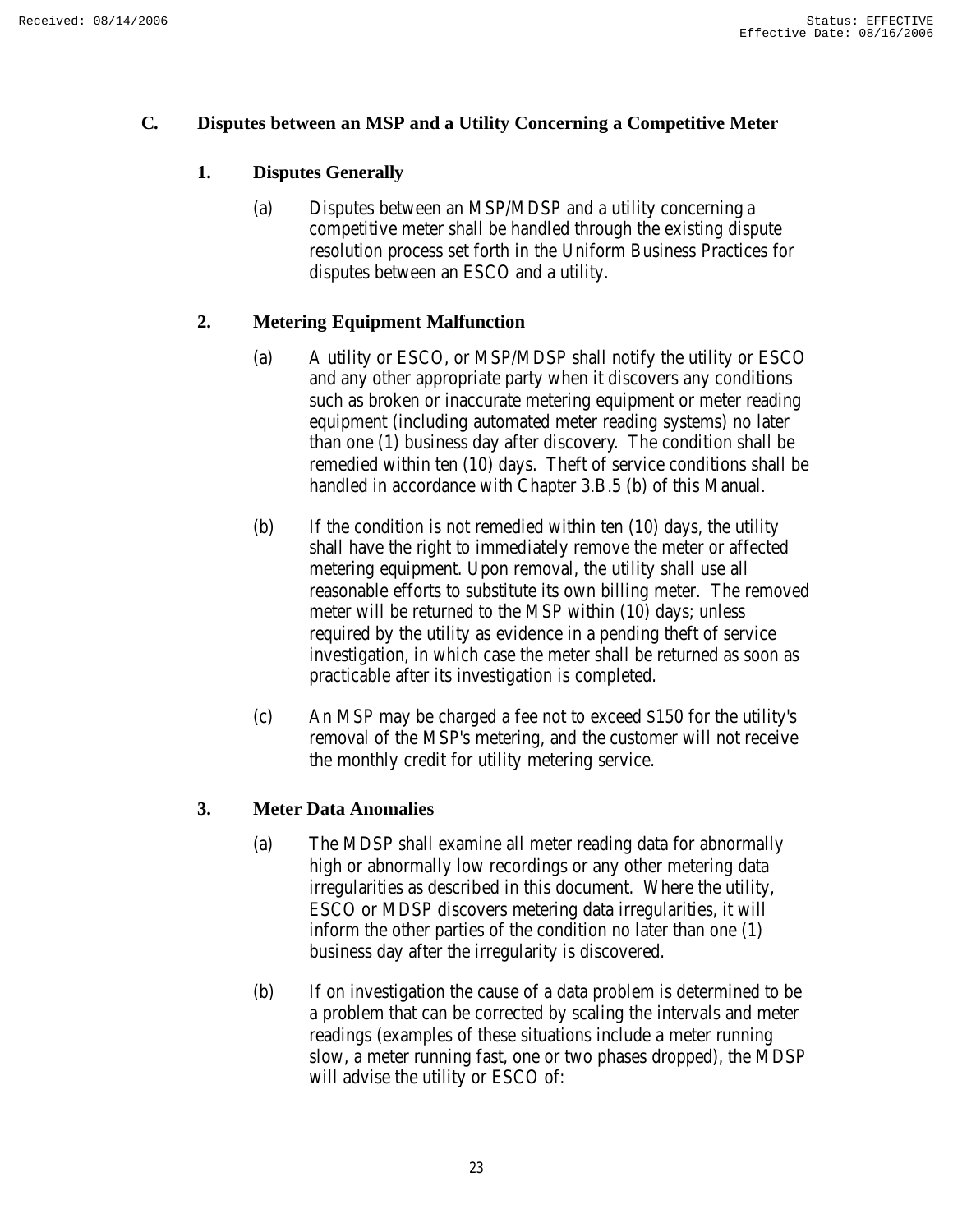- (i) the time period requiring correction; and
- (ii) the scaling factor to be applied to each interval in that period.
- (c) When corrected data is provided to ESCOs or utilities, unless otherwise specified in this document, it is marked as estimated if it had not been previously posted, and marked as adjusted if it had previously been posted.
- (d) The MDSP shall provide any and all rereadings or other corrections to previously provided data no later than ten (10) days after identification of the incorrect data, except where the nature of the irregularity is such that a longer time is required, in which event the MDSP will inform the ESCO or utility of the date of correction.
- (e) If corrective action is not completed within ten (10) days, the utility shall have the right to immediately read the meter. If corrective action is not completed within thirty (30) days, the utility shall have the right to remove the meter or affected metering equipment. Upon removal, the utility shall use all reasonable efforts to substitute a billing meter of the same type and functionality, unless the MSP elects to install a suitable substitute meter. The removed meter will be returned to the owner within (10) days.
- (f) An MSP may be charged a fee not to exceed \$150 for the utility's removal of the MSP's metering, and the customer will not receive the monthly credit for utility metering service.

#### **D. Customer Complaints**

#### **1. Receipt of Complaints**

- (a) If a customer directs a complaint concerning a competitive meter to the utility, the utility shall inform the customer of its right to the complaint handling procedures provided by the MSP/MDSP, and its right to present its complaint to the Commission if it is not resolved.
- (b) The MSP/MDSP must respond in accordance with the complaint handling procedures it has filed with the Commission.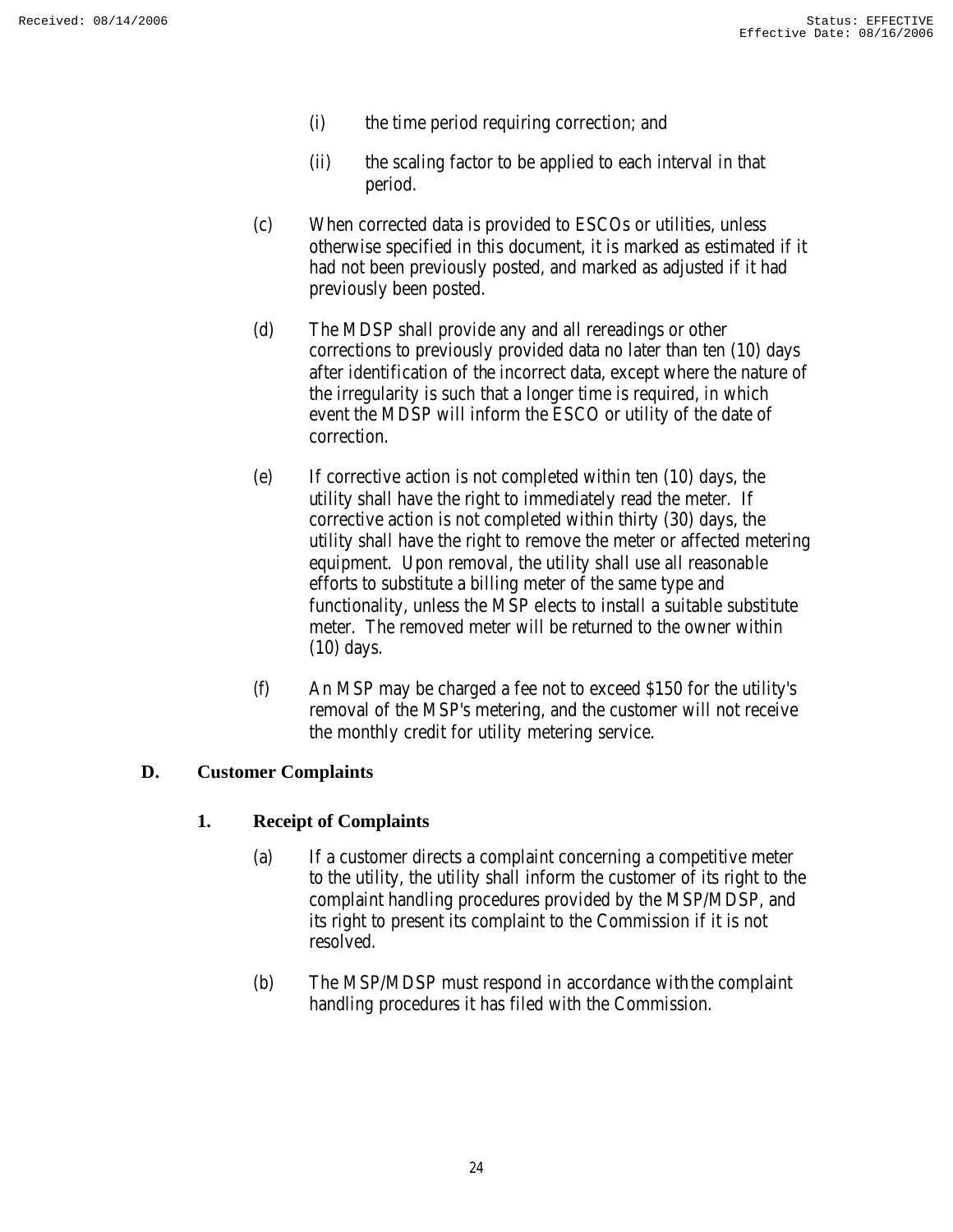#### **2. Resolution of Complaints**

- (a) At the time the MSP/MDSP informs the customer of its response to the customer's complaint concerning a competitive meter, it shall advise the customer of the Commission's complaint-handling procedures, including the Commission's address and toll-free telephone number.
- (b) If a customer is unable to reach a satisfactory resolution of a dispute concerning a competitive meter with the utility, ESCO, or MSP/MDSP, the customer may complain, either orally or in writing, to the Commission.
- (c) Upon receipt of the complaint, the Commission, or its designee, shall have the authority to request and witness the test of a meter or metering device or otherwise to call for the removal of a metering device to determine device performance under controlled conditions such as those in a meter shop.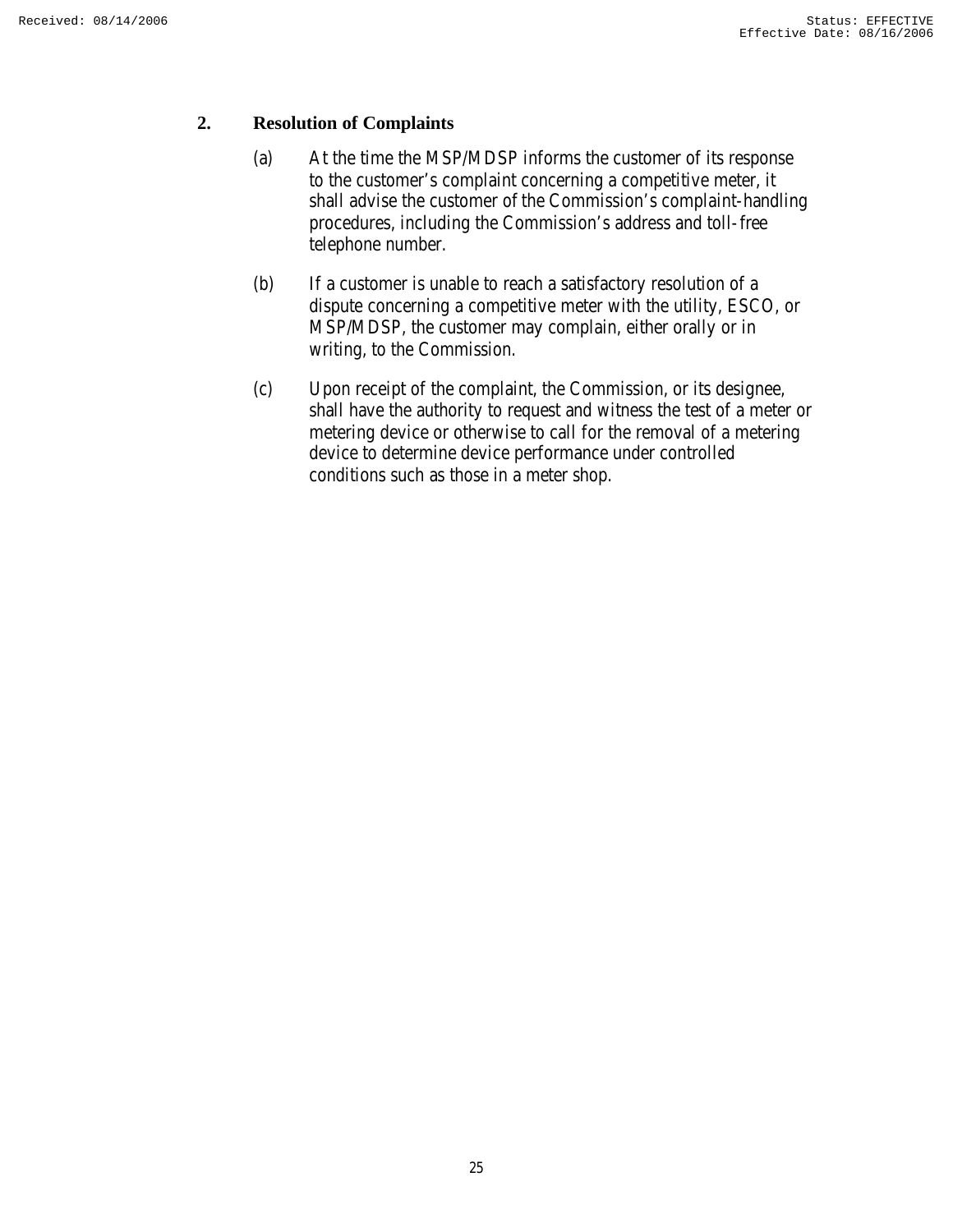#### **CHAPTER V - SWITCHING TO AND FROM COMPETITIVE METERING**

#### **A. Applicability of Uniform Business Practices**

All applicable switching procedures contained in the Commission's Uniform Business Practices (UBPS) shall apply to switches to and from ESCOs or MSPs offering competitive metering. Provisions related to the voluntary or involuntary discontinuance of services contained in the UBPs shall also apply.

#### **B. Switching To and From Competitive Metering Service**

#### **1. Site Work at the Customer's Premises**

- (a) If a utility site visit is required, a site visit fee not to exceed \$20 may be assessed by the utility to the MSP providing competitive metering service. In cases where the customer switches between MSPs providing competitive metering, the utility's charge will be assessed to the new MSP.
- (b) The owner of the existing meter must remove or arrange for the removal of its meter, if present; unless the owner of the existing meter and the new MSP mutually agree on one of the following alternatives:
	- (i) the new MSP removes the meter and returns it to the owner;
	- (ii) the owner abandons the meter in place; or
	- (iii) the owner resells the meter to the new MSP at a mutually agreed on price.
- (c) If the owner does not remove or arrange for the removal of the meter within 10 days, the new MSP may remove the meter. If the meter is locked, the new MSP may cut the lock, provided that this can be done without damage to other equipment.
	- (i) If the owner does not recover the meter within 30 days, the meter is deemed abandoned in place.
	- (ii) The owner may be charged a fee not to exceed \$150 for the new MSP removal of the owner's metering.
	- (iii) If the meter cannot be safely removed, the new MSP may bill the owner for its reasonable and customary monthly metering charge. The owner shall not charge the customer for its metering.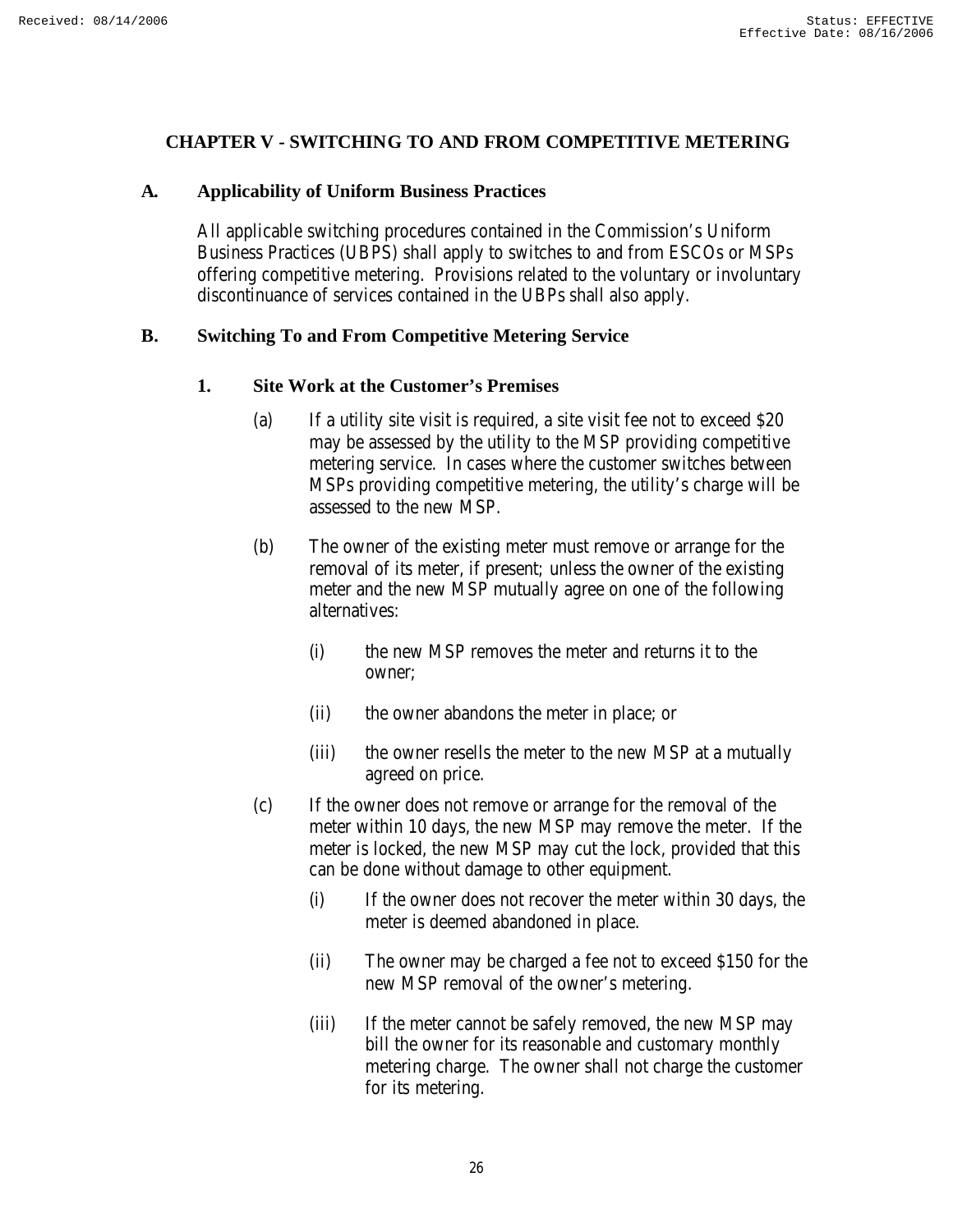# **2. Data Reporting**

- (a) The party removing the meter will report the data regarding such removal as set forth in Chapter III of this document.
- (b) The new MSP will report all other data regarding the switch as set forth in Chapter III of this document.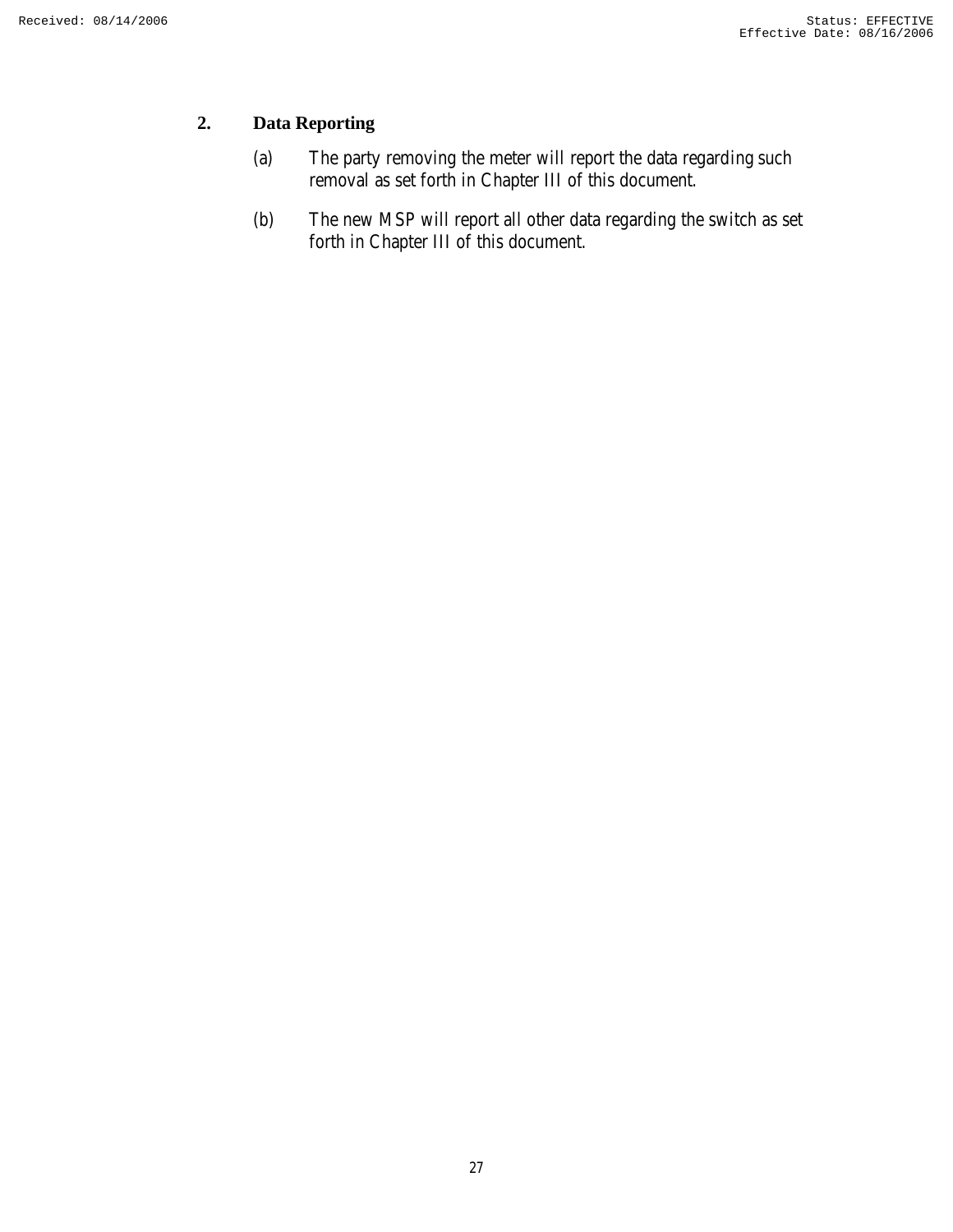# **CHAPTER VI - AUDITING AND REPORTING**

#### **A. Responsibilities**

#### **1. Staff Responsibilities**

The overall responsibility for the auditing of the metering infrastructure shall reside with Staff. Staff activities may include, but are not limited to: performance, or authorizing the performance, of site inspections of a customer's premises; reviews of procedures; inspections of meter testing and repair facilities; witnessing of installations in progress; and any other audits and reviews as deemed necessary by Staff.

#### **2. Utility Responsibilities**

Utilities are required to perform audits as called upon by Staff.

#### **3. MSP/MDSP Responsibilities**

- (a) MSPs/MDSPs shall cooperate with the audit process.
- (b) MSPs/MDSPs shall report all meter service and meter data service information in accordance with the provisions of this document.
- (c) MSPs shall provide work schedules on request of Staff or the utilities for the purpose of auditing meter installations, meter reading, and other on-site work. In addition, each MSP shall be required to submit a work schedule to each utility for the first 10 installations by the MSP in that utility's service area.

#### **B. Quality Control Audits by Utilities**

#### **1. Staff Initiated Audits**

At the direction of Staff, the utility will conduct audits of metering sites and of meter maintenance work performed by MSPs. The utility's costs of such audits will be recovered as infrastructure costs as defined in this document.

#### **2. Utility Initiated Audits**

A utility, may, at its own expense, audit the performance of MSPs/MDSPs by witnessing the work performed and/or by performing follow-up inspections.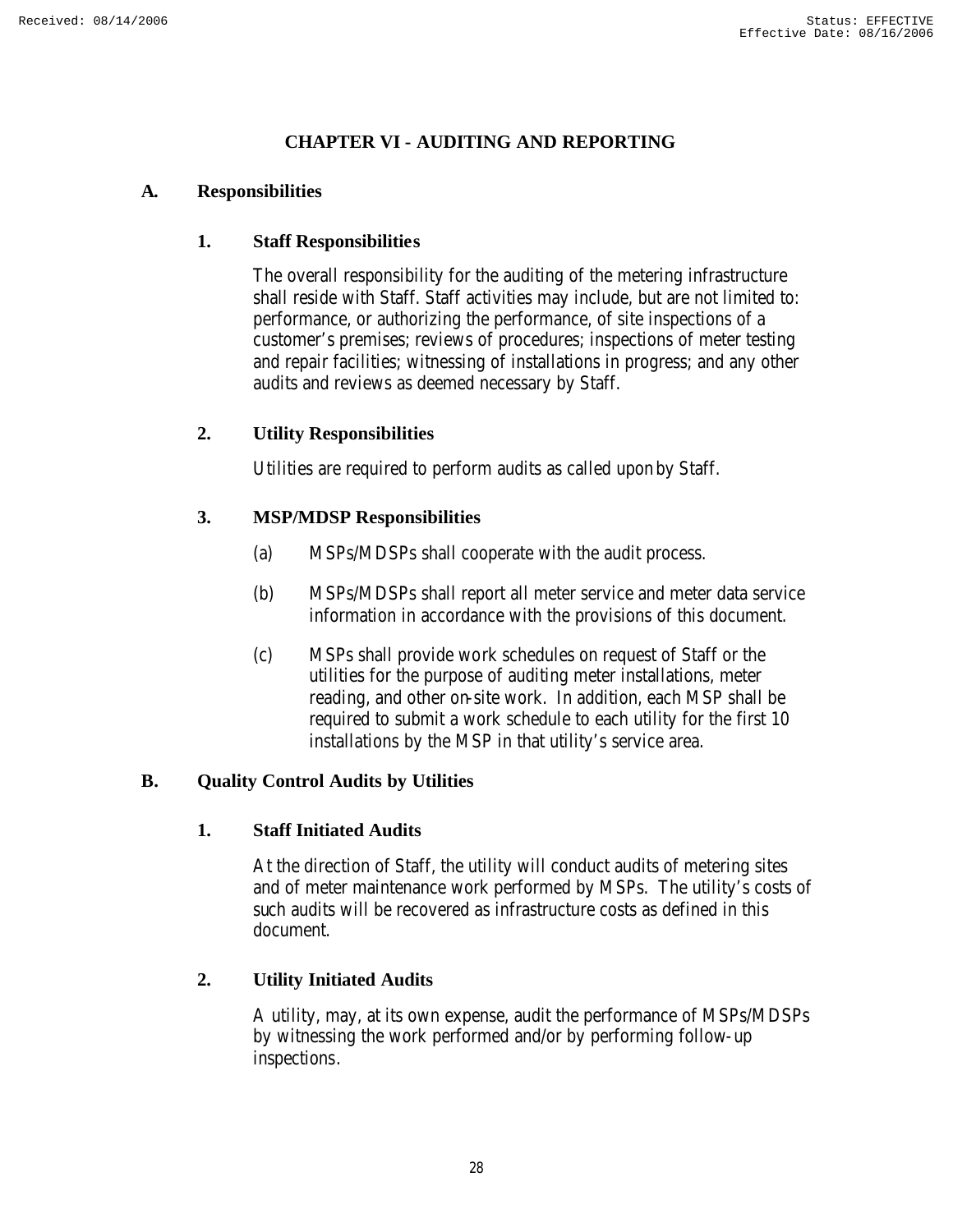# **C. Audit Tracking**

# **1. Data Collection**

- (a) The utility will track all meter removals, installations, replacements, modifications, and accuracy tests.
- (b) MSPs/MDSPs will provide the utility with data related to all meter removals, installations, replacements, modifications, and accuracy tests within its service territory.
- (c) Data collected as a result of audits or any other field investigations by MSPs, MDSPs, or utilities, regardless of the results, must be forwarded to the utility and the responsible service provider.
- (d) The results of all customer, ESCO or utility requested meter complaint test will be provided to staff. This data will be collected to determine if an in-depth review of a meter service provider should be initiated.
- (e) The utility will maintain a Meter and Site Configuration Database that contains the data needed to insure that all Service Delivery Points are metered.
- (f) MSPs, MDSPs, ESCOs, and utilities will take all appropriate steps to ensure that the data collected is available only to authorized parties.

# **2. Reporting**

- (a) A report will be provided to Staff at the conclusion of each audit by any entity conducting such and audit. The report will also be provided to the MSP/MDSP, which was the subject of the audit and other interested parties upon request.
- (b) Each utility shall provide to Staff, on an annual basis, a list of competitively supplied meters attached to its distribution system, identified by meter number, meter type and responsible service provider.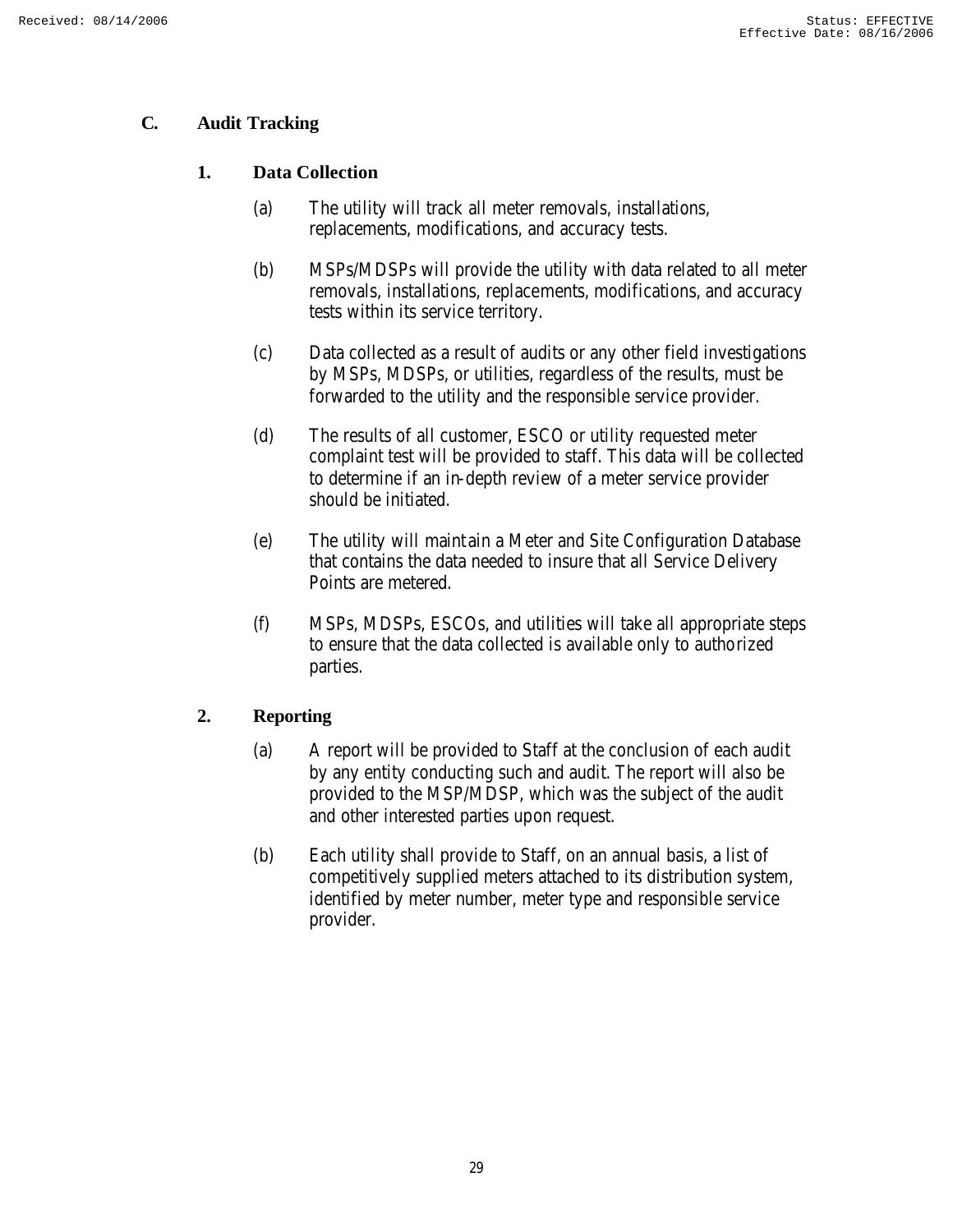# **CHAPTER VII – COST RESPONSIBILITES**

#### **A. General Guidelines**

#### **1. Types of Metering Costs**

Costs can be differentiated as either "infrastructure" costs, defined as costs to prepare and set up the processes to implement competitive metering, or "operational" costs, defined as costs incurred to process transactions and individual actions within the competitive metering processes. Infrastructure costs are not directly related to the costs of the individual transactions that will occur within competitive metering, while operational costs are so related.

# **2. General Principles**

- (a) Incremental operational costs incurred by a utility will be recovered from the party(s) that causes the costs and/or obtains the benefit(s) of the competitive metering market.
- (b) Incremental infrastructure costs incurred by a utility that are necessary to create the competitive market will be addressed in the individual utility rate proceedings.
- (c) Except as expressly provided herein, costs incurred by MSPs and MDSPs are recovered through the marketplace.

#### **B. Proposed Fee Schedule**

#### **1. Specific Principles**

- (a) The fee amounts shall remain in effect for 24 months, until actual field experience can be obtained. If the actual costs of performing the activities can justify a change in the amounts charged, the Commission shall consider adjustments.
- (b) In an effort to bring uniformity and simplicity to the competitive market, the fees will be used throughout the state.
- (c) Utilities, ESCOs, and MSPs should look to the Uniform Business Practices and current tariff rules for guidance on any fees not discussed in the chart.